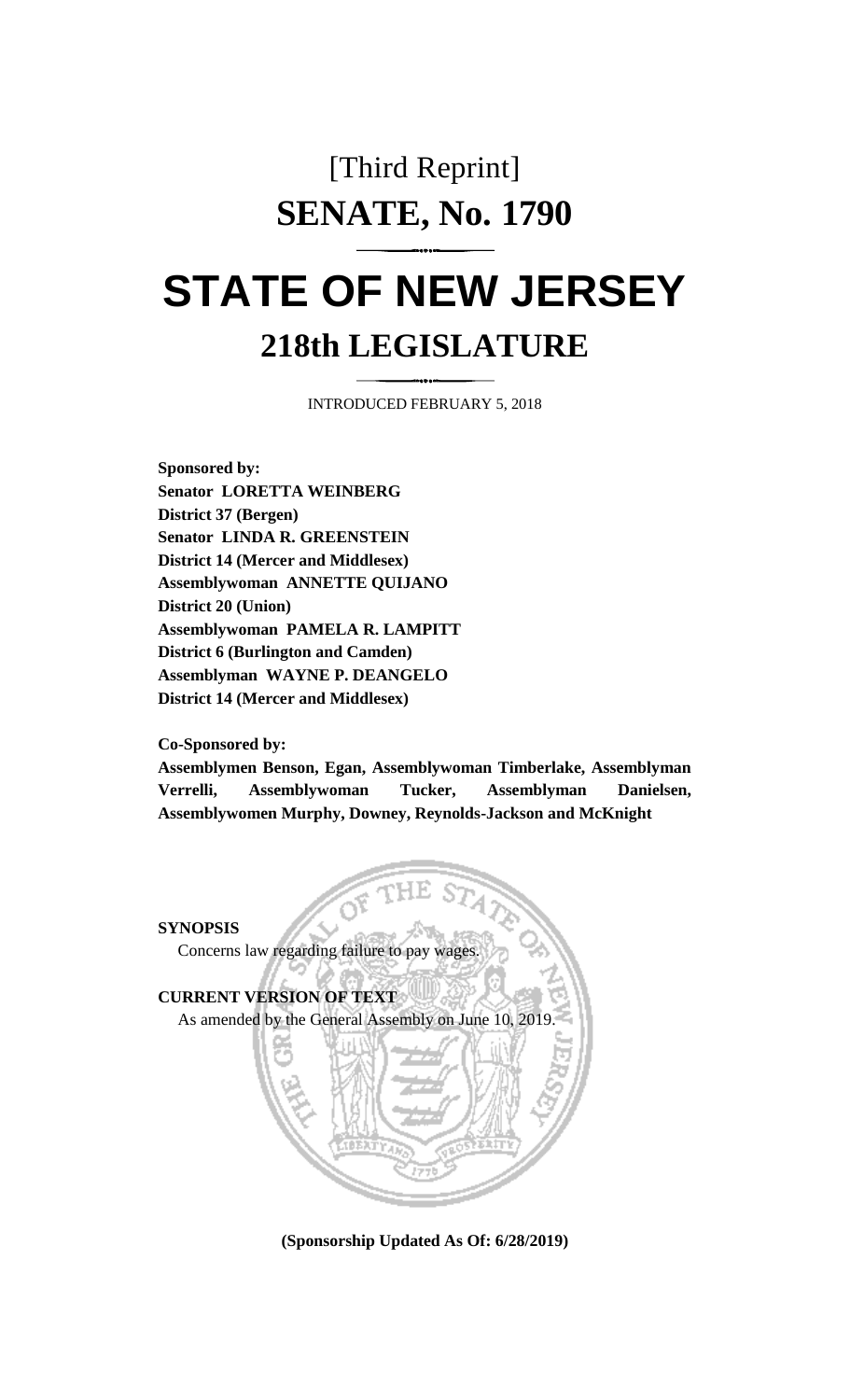**AN ACT** concerning enforcement, penalties, and procedures for law regarding failure to pay wages, revising various parts of the statutory law, and supplementing **<sup>2</sup> [**article**]** articles 1 and**<sup>2</sup>** 3 of chapter 11 of Title 34 of the Revised Statutes. **BE IT ENACTED** *by the Senate and General Assembly of the State of New Jersey:* **[**1. Section 10 of P.L.1999, c.90 (C.2C:40A-2) is amended to read as follows: 11 10. Violation of contract to pay employees. a. An employer who has agreed with an employee or with a bargaining agent for employees to pay wages, compensation or benefits to or for the benefit of employees commits a disorderly persons offense if the employer: (1) fails to pay wages when due and as required by law; or (2) fails to pay compensation or benefits as agreed and as required by law, including all State wage, benefit and tax laws within 30 days after due. b. If a corporate employer violates subsection a., any officer or employee of the corporation who is responsible for the violation commits a disorderly persons offense. c. Upon the presentation of sufficient evidence of a violation of 24 this section, the fact finder may infer that an employer who fails to present employee records, as required pursuant to State wage, benefit and tax laws, employed the complainant for the period of time, and owes the amount of wages, as alleged in the complaint, unless the employer demonstrates good cause for the failure to present employee records. d. A complaint alleging a violation of this section shall be filed where the offense occurred, which for purposes of this section may be the place where the employee was hired or the place where the relevant work was performed by the employee. e. Jurisdiction for prosecution under this section shall be the place where the offense occurred, which for purposes of this section may be the place where the employee was hired or the place where the relevant work was performed by the employee. f. An employer found to owe wages to an employee because the employer committed a violation of this section shall pay the employee the wages owed plus liquidated damages equal to 200 percent of the wages owed, and reasonable costs of the action to the employee. g. In addition to damages provided in this or any other law, an employer found guilty of violating the provisions of this section

**EXPLANATION – Matter enclosed in bold-faced brackets [thus] in the above bill is not enacted and is intended to be omitted in the law.**

**Matter underlined thus is new matter.**

- **Matter enclosed in superscript numerals has been adopted as follows:**
- **Senate SBA committee amendments adopted January 28, 2019.**

**Assembly floor amendments adopted June 10, 2019.**

**Senate floor amendments adopted March 14, 2019.**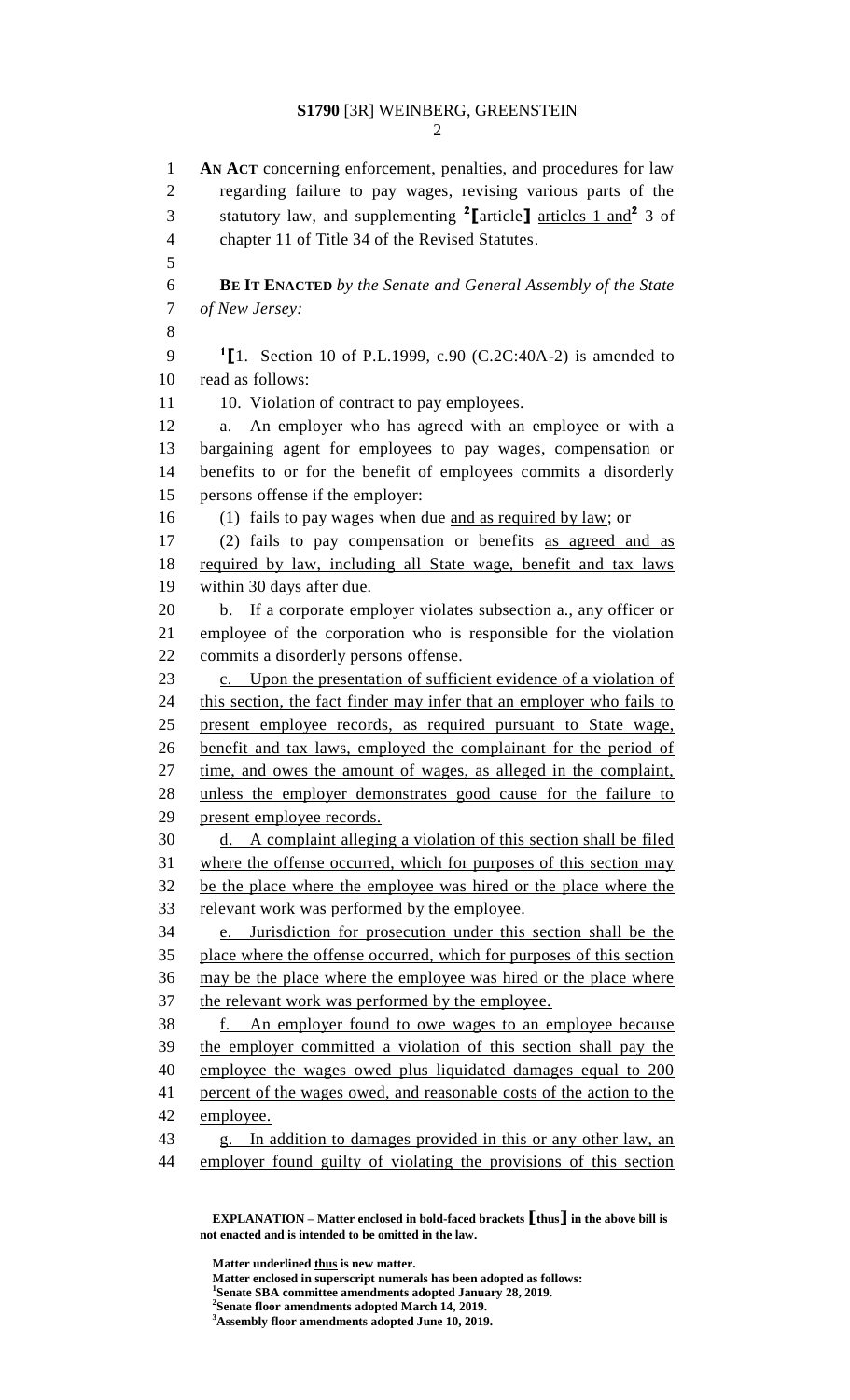shall be fined \$500 plus a penalty equal to 20 percent of any wages 2 owed for a first offense, and \$1,000 plus a penalty equal to 20 percent of any wages owed for subsequent offenses. Any sum 4 collected as a fine or penalty pursuant to this subsection shall be applied toward enforcement and administration costs of the Division of Wage and Hour Compliance in the Department of Labor and Workforce Development. h. An employer who is found to have retaliated against an employee for filing a complaint under this section commits a disorderly persons offense and shall, upon conviction for the violation, be fined not less than \$100 nor more than \$1,000, and shall be liable to the employee for all wages lost as a result of the 13 retaliation plus damages equal to 200 percent of the wages lost as a result of the retaliation, and reasonable costs of the action to the 15 employee and, if the employee was discharged, be required to offer 16 reinstatement, unless the reinstatement is prohibited by law. i. No payment of an amount of wages owed or related damages, including wages or damages related to retaliation, shall be required under this section in addition to any amount of wages and damages paid for the same violation pursuant to any action taken under State wage and hour laws. 22 i. For purposes of this section: 23 "Compensation or benefits" is remuneration received in return for services rendered and includes, but is not limited to, health benefits, pensions, medical treatment, disability compensation and workers' compensation, including death benefits to dependents of workers who have died as a result of their employment. 28 "Employee" means any person suffered or permitted to work by 29 an employer, except that independent contractors and subcontractors shall not be considered employees, except that, for 31 the purposes of subsections c. through i. of this section, "employee" shall not include any employee working in the construction industry under the provisions of a collective bargaining agreement. "Employer" means any individual, partnership, association, joint stock company, trust, corporation, the administrator or executor of the estate of a deceased individual, or the receiver, trustee, or successor of any of the same, employing any person in this State, except that, for the purposes of subsections c. through i. of this section, "employer" shall not include any employer in the construction industry with respect to employees of that employer working under the provisions of a collective bargaining agreement with the employer. For the purposes of this section the officers of a corporation and any agents having the management of that corporation shall be deemed to be the employers of the employees of the corporation. "State wage and hour laws" means article 1 of chapter 11 of Title 34 of the Revised Statutes and all acts supplementing that article (R.S.34:11-2 et al.), P.L.1966, c.113 and all acts supplementing that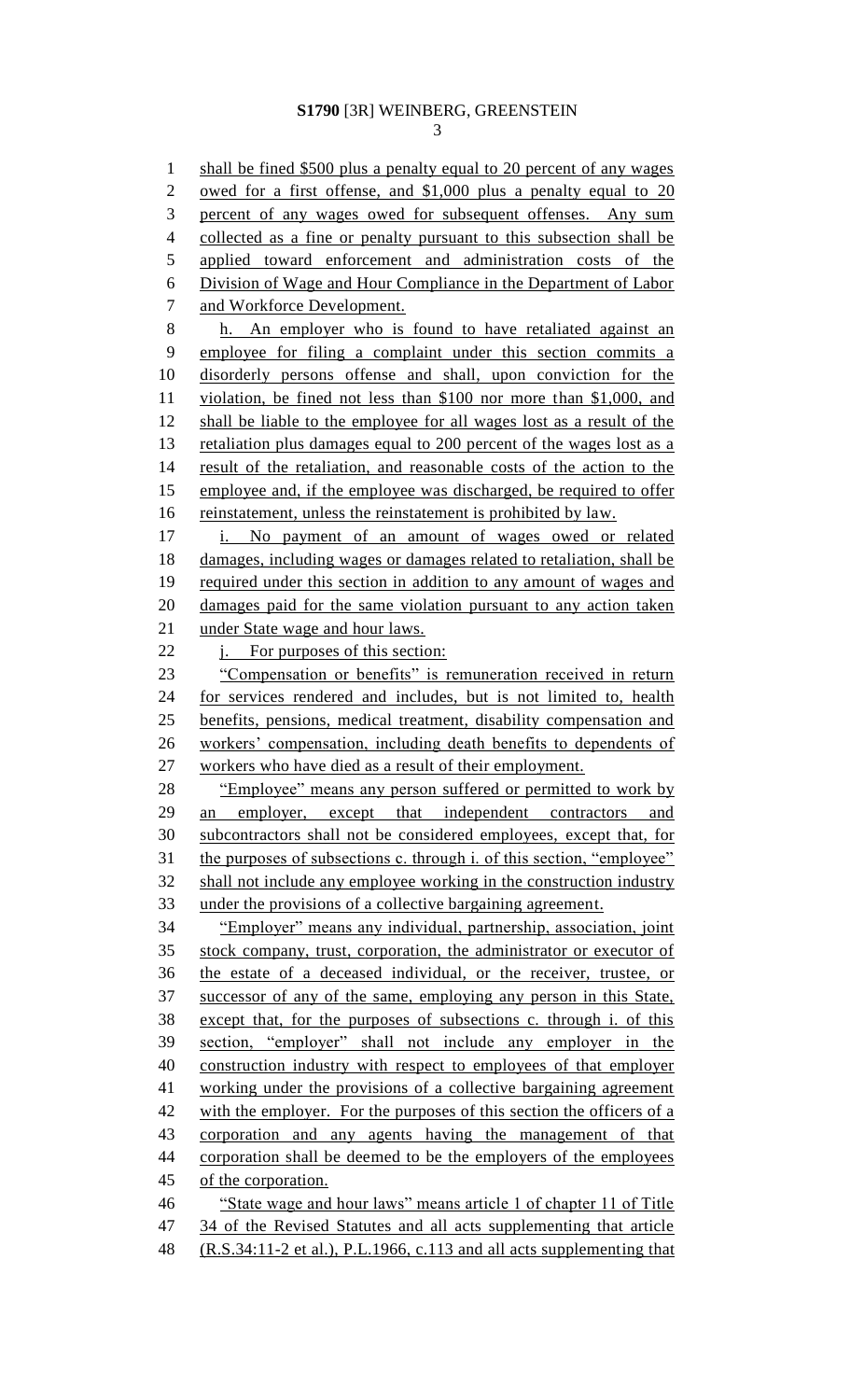act (C.34:11-56a et al.), P.L.2005, c.379 (C.34:11-56.58 et seq.), and article 3 of chapter 11 of Title 34 of the Revised Statutes (R.S.34:11-57 et seq.), but "State wage and hour laws" do not 4 include the "New Jersey Prevailing Wage Act," P.L.1963, c.150 (C.34:11-56.25 et seq.), or "The Public Works Contractor 6 Registration Act," P.L.1999, c.238 (C.34:11-56.48 et seq.): "State wage, benefit and tax laws" means State wage and hour laws and all of the following: (1) The workers' compensation law, R.S.34:15-1 et seq.; (2) The "unemployment compensation law," R.S.43:21-1 et seq.; (3) The "Temporary Disability Benefits Law," P.L.1948, c.110 (C.43:21-25 et al.); (4) P.L.2008, c.17 (C.43:21-39.1 et al.); and (5) The "New Jersey Gross Income Tax Act," N.J.S.54A:1-1 et seq. 17 "When due" is the time agreed upon by the employer and employee but in any case not greater than 16 days of completion of the work as provided for under section 2 of P.L.1965, c.173 (C.34:11-4.2) and in accordance with a bi-monthly payment schedule. (cf: P.L.1999, c.90, s.10)**] 1 [**2.**]** 1.**<sup>1</sup>** Section 2 of P.L.2009, c.194 (C.34:1A-1.12) is amended to read as follows: 2.  $a \cdot \frac{2(1)^2}{2}$ **2.**  $a \cdot \frac{2(1)^2}{\pi}$  If  $\frac{2 \cdot \pi}{\pi}$  is notified pursuant to subsection g. of this section by the Attorney General, the Attorney General's designee, or a court, of a conviction of an employer under subsection a. of section 10 of P.L.1999, c.90 (C.2C:40A-2), or if**] 2** the commissioner determines that an employer has failed, for one or more of its employees, to maintain and report every record regarding wages, benefits and taxes which the employer is required to maintain and report pursuant to State wage, benefit and tax laws, as defined in section 1 of this act, and has, in connection with that failure to maintain or report the records, failed to pay wages, benefits, taxes or other contributions or assessments as required by those laws, the commissioner shall, as an alternative to, or in addition to, any other actions taken in the enforcement of those laws, notify the employer of the determination and have an audit of the employer and any successor firm of the employer conducted not more than 12 months after the determination.  $\frac{2(2)}{1}$  If the commissioner is notified pursuant to subsection g. of this section of a conviction of an employer, the commissioner shall, as an alternative to, or in addition to, any other actions taken in the 45 enforcement of the laws violated by the employer, have an audit of 46 the employer and any successor firm of the employer conducted not more than 12 months after receipt of the notification. **2**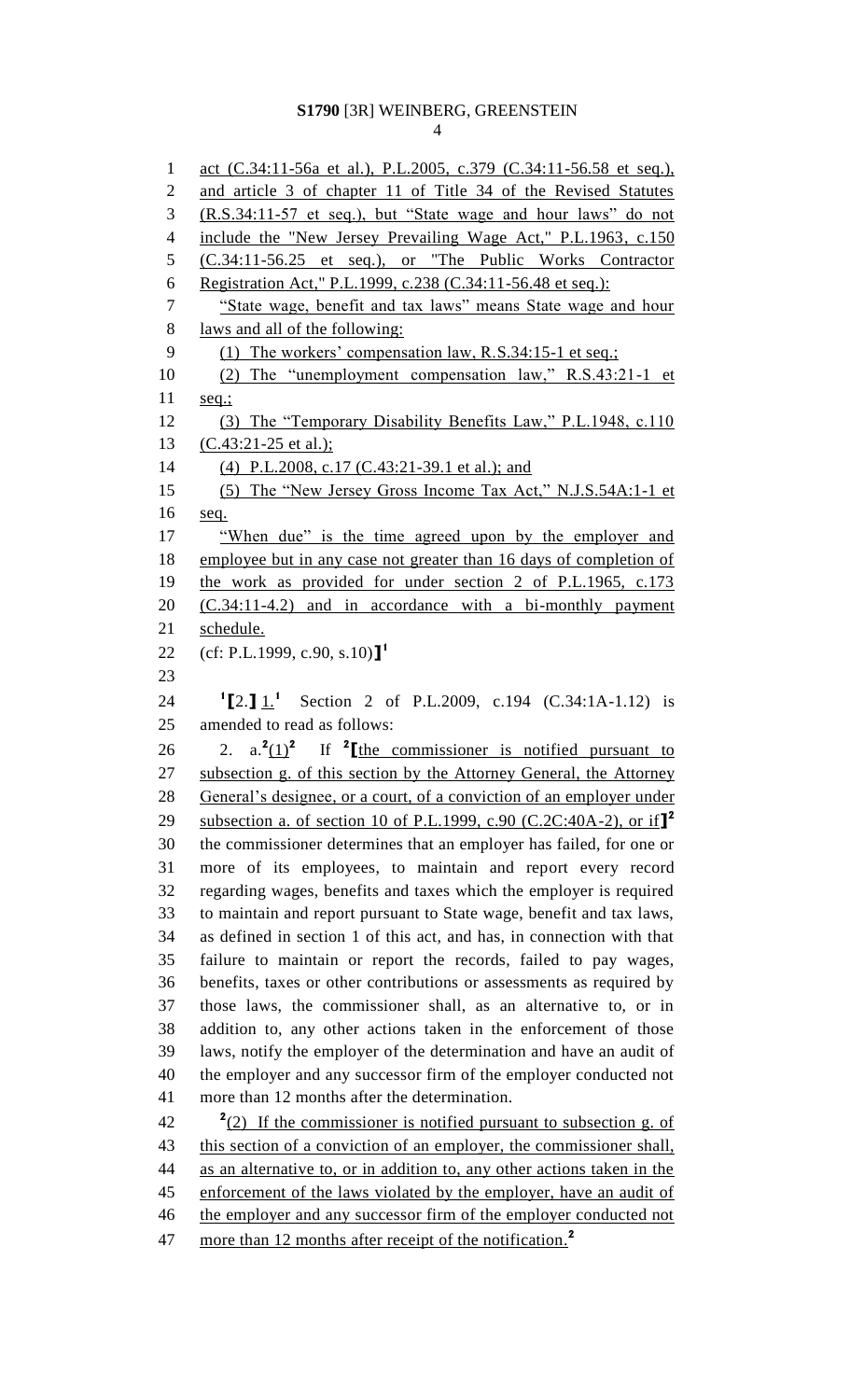b. If, in an audit conducted pursuant to subsection a. of this section, the commissioner determines that the employer or any successor firm to the employer has continued in its failure to maintain or report records as required by those laws **<sup>2</sup> [**and**]** or**<sup>2</sup>** continued in its failure to pay wages, benefits, taxes or other contributions or assessments as required by those laws, or if the commissioner is notified pursuant to subsection g. of this section of a **2 [**subsequent**] 2** conviction of the employer **<sup>2</sup> [**under subsection a. of section 10 of P.L.1999, c.90 (C.2C:40A-2)**]** and the offense resulting in the conviction occurred subsequent to an audit 11 conducted pursuant to subsection a. of this section<sup>2</sup>, the commissioner: (1) May, after affording the employer or successor firm notice and an opportunity for a hearing in accordance with the provisions of the "Administrative Procedure Act," P.L.1968, c.410 (C.52:14B- 1 et seq.), issue a written determination directing any appropriate agency to suspend any one or more licenses that are held by the employer or successor firm, for a period of time determined by the commissioner. In determining the length of a suspension, the commissioner shall consider any of the following factors which are relevant: (a) The number of employees for which the employer or successor firm failed to maintain or report required records and pay required wages, benefits, taxes or other contributions or assessments; (b) The total amount of wages, benefits, taxes or other contributions or assessments not paid by the employer or successor firm; (c) Any other harm resulting from the violation; (d) Whether the employer or successor firm made good faith efforts to comply with any applicable requirements;

(e) The duration of the violation;

 (f) The role of the directors, officers or principals of the employer or successor firm in the violation;

 (g) Any prior misconduct by the employer or successor firm; and

(h) Any other factors the commissioner considers relevant; and

 (2) Shall conduct a subsequent audit or inspection of the employer or any successor firm of the employer not more than 12 months after the date of the commissioner's written determination.

 c. If, in the subsequent audit or inspection conducted pursuant to subsection b. of this section, the commissioner determines that the employer or successor firm has continued in its failure to maintain or report records as required pursuant to State wage, benefit and tax laws, as defined in section 1 of this act, and continued in its failure to pay wages, benefits, taxes or other contributions or assessments as required by those laws, or if the commissioner is notified pursuant to subsection g. of this section of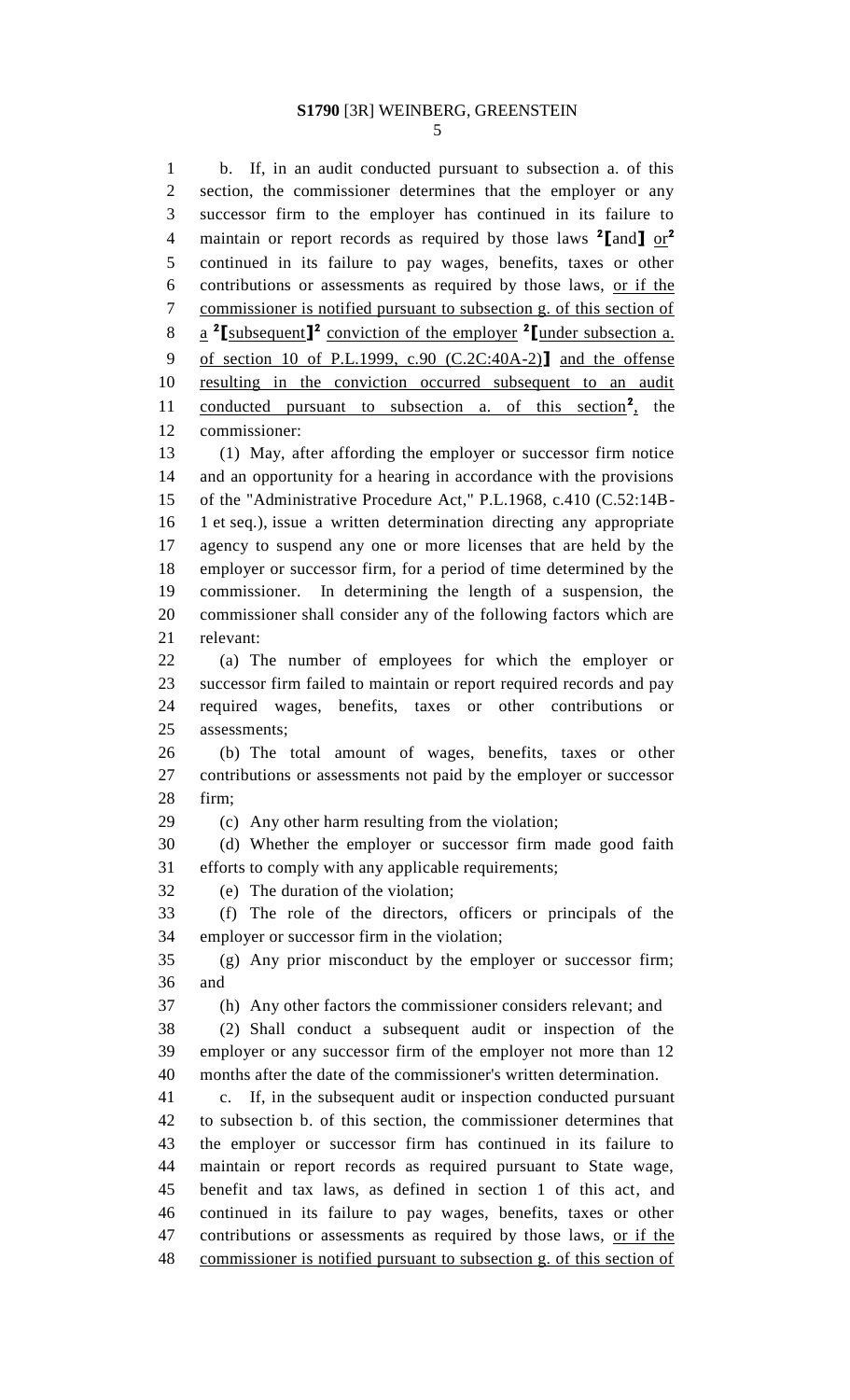1 **a** <sup>2</sup>[subsequent]<sup>2</sup> conviction of the employer <sup>2</sup>[under subsection a.

of section 10 of P.L.1999, c.90 (C.2C:40A-2)**]** for an offense

occurring after the audit conducted pursuant to subsection b. of this

4 section<sup>2</sup>, the commissioner, after affording the employer or successor firm notice and an opportunity for a hearing in accordance with the provisions of the "Administrative Procedure Act," P.L.1968, c.410 (C.52:14B-1 et seq.), shall issue a written determination directing any appropriate agency to permanently revoke any one or more licenses that are held by the employer or any successor firm to the employer and that are necessary to operate the employer or successor firm.

 d. Upon receipt of any written determination of the commissioner directing an agency to suspend or revoke a license pursuant to this section, and notwithstanding any other law, the agency shall immediately suspend or revoke the license.

 e. In instances where an employee leasing company has entered into an employee leasing agreement with a client company pursuant to P.L.2001, c.260 (C.34:8-67 et seq.), any written determination by the commissioner directing agencies to suspend an employer license pursuant to subsection b. of this section, or revoke an employer license pursuant to subsection c. of this section, for a failure or continued failure to keep records regarding, and to pay, wages, benefits and taxes pursuant to State wage, benefit and tax laws, shall be for the suspension or revocation of the licenses of the client company and not the licenses of the employee leasing company if the commissioner determines that the failure or continued failure was caused by incomplete, inaccurate, misleading, or false information provided to the employee leasing company by the client company. Nothing in this subsection shall be construed as diminishing or limiting the authority or obligation of the commissioner to rescind the registration of an employee leasing company pursuant to the provisions of section 10 of P.L.2001, c.260 (C.34:8-76).

 f. If, in the course of an audit or inspection conducted pursuant to this section, the commissioner discovers that an employee of the employer or of any successor firm of the employer has failed to provide compensation to the employee as required under any of the State wage and hour laws as defined in **<sup>2</sup> [**section 10 of P.L.1999,  $c.90$  (C.2C:40A-2)**]** R.S.34:11-57<sup>2</sup>, then the commissioner shall initiate a wage claim on behalf of the employee pursuant to R.S.34:11-58. g. Upon the conviction of an employer under subsection a. of section 10 of P.L.1999, c.90 (C.2C:40A-2) **<sup>2</sup> [**the Attorney General, the Attorney General's designee,**]**, section 13 of P.L. , c. (C. ) (pending before the Legislature as this bill), subsection a. of section 10 of P.L.1965, c.173 (C.34:11-4.10), subsection a. of section 25 of P.L.1966, c.113 (C.34:11-56a24), or N.J.S.2C:20-2 if the property 48 stolen consists of compensation the employer failed to provide to an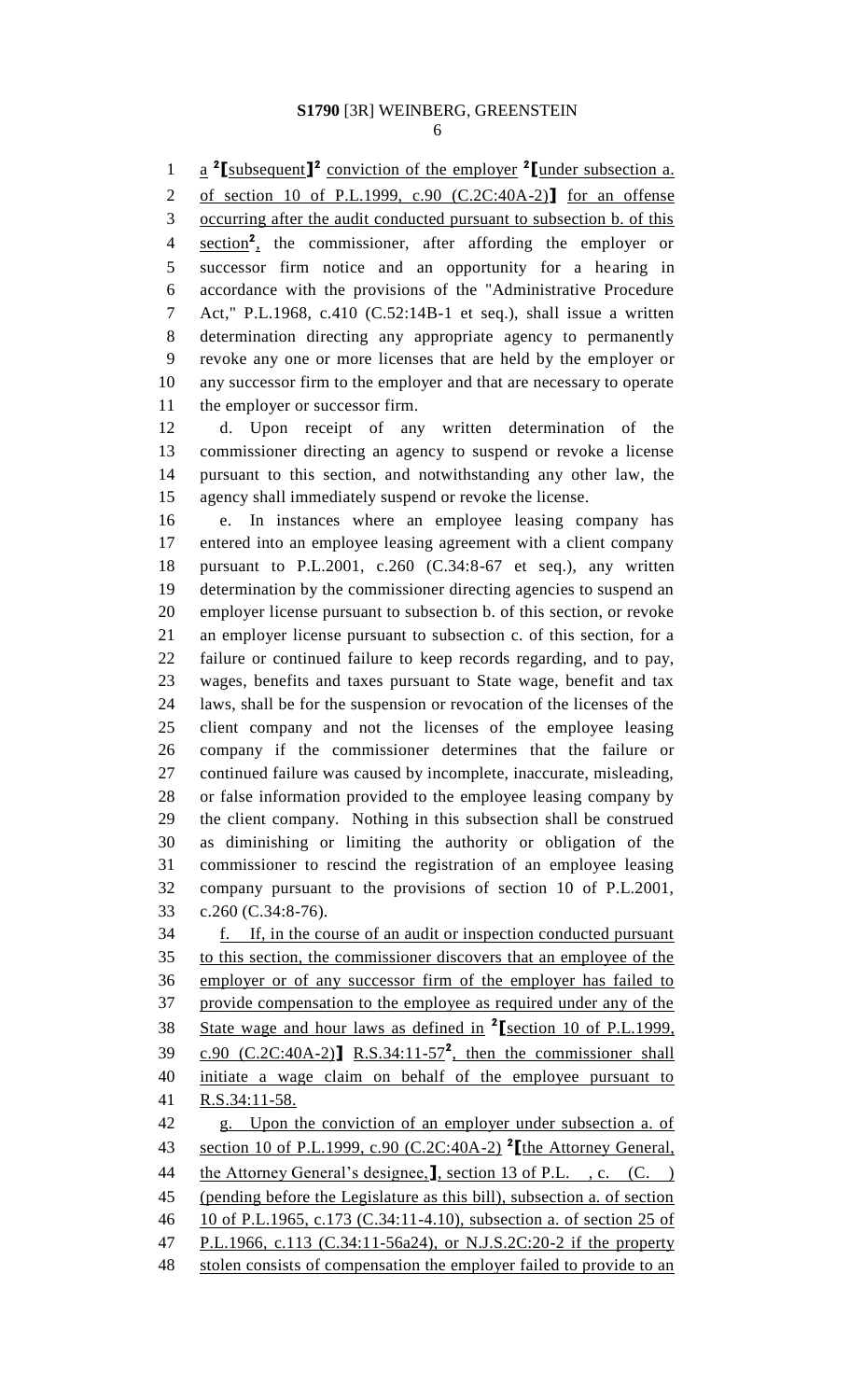employee under any State wage and hour law as defined in 2 R.S.34:11-57, the prosecutor<sup>2</sup> or the court shall notify the commissioner of the employer's conviction. (cf: P.L.2009, c.194, s.2) **1 [**3.**]** 2.**<sup>1</sup>** Section 10 of P.L.1965, c.173 (C.34:11-4.10) is amended to read as follows: 10. a. Any employer who knowingly **<sup>2</sup> [**and willfully**]** fails to pay the full amount of wages to an employee agreed to or required by, or in the manner required by, the provisions of article 1 of chapter 11 of Title 34 of the Revised Statutes and all acts supplementing that article (R.S.34:11-2 et al.), or who knowingly**<sup>2</sup>** 13 violates any  $\frac{2 \text{other}}{2}$  provision of P.L.1965, c.173 (34:11-4.1 et 14 seq.), or who <sup>2</sup>[discharges, or in any other manner discriminates] 15 takes a retaliatory action<sup>2</sup> against an employee <sup>2</sup> by discharging or in 16 any other manner discriminating against the employee<sup>2</sup> because the employee has made a complaint to that employee's employer, to the commissioner, or to that employee's authorized representative, that the employer has not paid the employee the full amount of wages agreed upon or required by, and in the manner required by, the provisions of article 1 of chapter 11 of Title 34 of the Revised 22 Statutes and all acts supplementing that article (R.S.34:11-2 et al.), 23 or because the employee has caused to be instituted or is about to cause to be instituted any proceeding under or related to that article or those acts, or because that employee has testified or is about to 26 testify in any proceeding under or relating to that article or those acts, or because the employee has informed any **<sup>2</sup> [**person**]** 28 employee of the employer<sup>2</sup> about rights under State laws regarding wages and hours worked, shall be guilty of a disorderly persons 30 offense and, upon conviction for a  $^1$ first<sup>1</sup> violation, shall be punished by a fine of not less than **<sup>1</sup> [**\$100**]** \$500**<sup>1</sup>** nor more than  $32\quad$  \$1,000  $<sup>1</sup>$ <sub>O</sub>r by imprisonment for not less than 10 nor more than 90</sup> days or by both the fine and imprisonment and, upon conviction for 34 a second <sup>2</sup> or subsequent<sup>2</sup> violation, be punished by a fine of not less than \$1,000 nor more than \$2,000 or by imprisonment for not less than 10 nor more than 100 days or by both the fine and 37 imprisonment<sup>1</sup>. <sup>2</sup>[<sup>1</sup>Upon conviction for a third or subsequent violation, an employer shall be guilty of a crime of the fourth degree and be punished by a fine of not less than \$2,000 nor more 40 than \$10,000 or by imprisonment for up to 18 months or by both the fine and imprisonment.<sup>1</sup><sup>2</sup> Each <sup>1</sup> week, in any<sup>1</sup> day <sup>1</sup><sup>1</sup> [during ] of<sup>1</sup> which any violation of **[**this act**]** article 1 of chapter 11 of Title 34 of the Revised Statutes and all acts supplementing that article (R.S.34:11-2 et al.) continues shall constitute a separate and distinct offense. In the case of a discharge or other discriminatory action against the employee which is in violation of this subsection, the 47 employer shall <sup>2</sup> also<sup>2</sup> be required to offer reinstatement in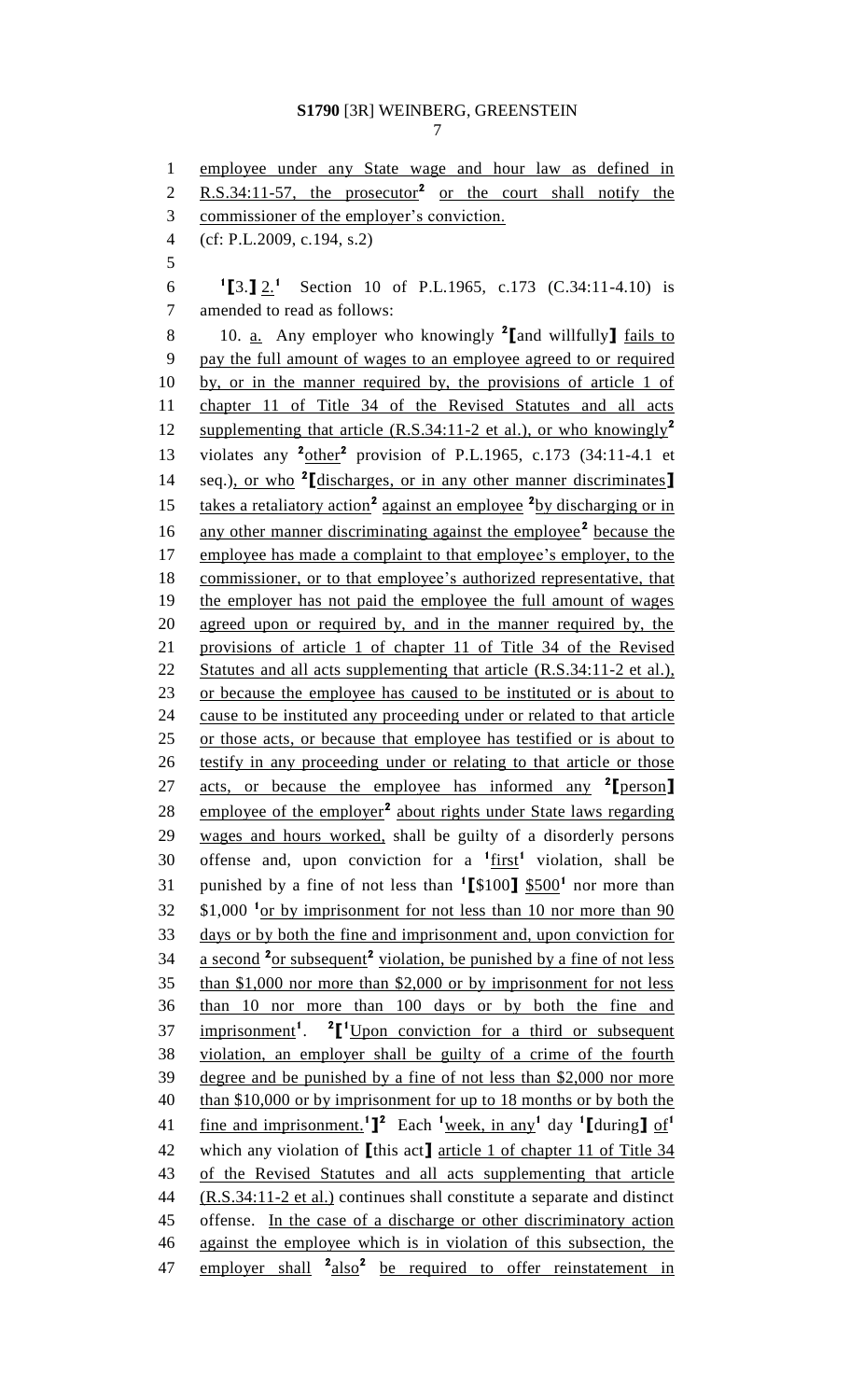1 employment to the discharged employee<sup>2</sup><sub>L</sub>, unless the reinstatement 2 is prohibited by law,  $\int^2$  and to correct the discriminatory action, and also to pay to the employee, in full, all wages lost as a result of that discharge or discriminatory action, plus **<sup>2</sup> [**any reasonable cost of 5 the action, and  $\mathbf{I}^2$  liquidated damages equal to <sup>2</sup> not more than<sup>2</sup> 200 percent of the wages due, under penalty of contempt proceedings. Taking an adverse action against an employee within ninety days of 8 the employee filing a complaint with the commissioner <sup>2</sup> or a claim or action being brought by or on behalf of the employee in a court 10 of competent jurisdiction<sup>2</sup> for a violation of article 1 of chapter 11 of Title 34 of the Revised Statutes and all acts supplementing that article (R.S.34:11-2 et al.) shall **<sup>2</sup> [**raise a presumption**]** be 13 considered presumptive evidence<sup>2</sup> that the <sup>2</sup>employer's<sup>2</sup> action was 14  ${}^{2}$ **[**a discriminatory action] knowingly<sup>2</sup> taken in retaliation<sup>2</sup>**[**, which may be rebutted only by clear and convincing evidence that the action was taken for other, permissible, reasons**]** against the 17 employee<sup>2</sup>. An employee complaint or other communication need 18 not make explicit reference to any section or provision of any State law regarding wages and hours worked to trigger the protections of 20 this section. 21 b. As an alternative to or in addition to any other sanctions

 provided by law for violations of P.L.1965, c.173 (C.34:11-4.1 et seq.), when the Commissioner of Labor and Workforce 24 Development finds that an employer has violated that act, or taken 25 any <sup>2</sup>[discriminatory] retaliatory<sup>2</sup> action against the employee in violation of subsection a. of this section, the commissioner is authorized to assess and collect administrative penalties, up to a maximum of \$250 for a first violation and up to a maximum of \$500 for each subsequent violation, specified in a schedule of penalties to be promulgated as a rule or regulation by the commissioner in accordance with the "Administrative Procedure Act," P.L.1968, c.410 (C.52:14B-1 et seq.). When determining the amount of the penalty imposed because of a violation, the commissioner shall consider factors which include the history of previous violations by the employer, the seriousness of the violation, the good faith of the employer and the size of the employer's business. No administrative penalty shall be levied pursuant to this section unless the Commissioner of Labor and Workforce Development provides the alleged violator with notification of the violation and of the amount of the penalty by certified mail and an opportunity to request a hearing before the commissioner or his designee within 15 days following the receipt of the notice. If a hearing is requested, the commissioner shall issue a final order upon such hearing and a finding that a violation has occurred. If no hearing is requested, the notice shall become a final order upon expiration of the 15-day period. Payment of the penalty is due when a final order is issued or when the notice becomes a final order. Any penalty imposed pursuant to this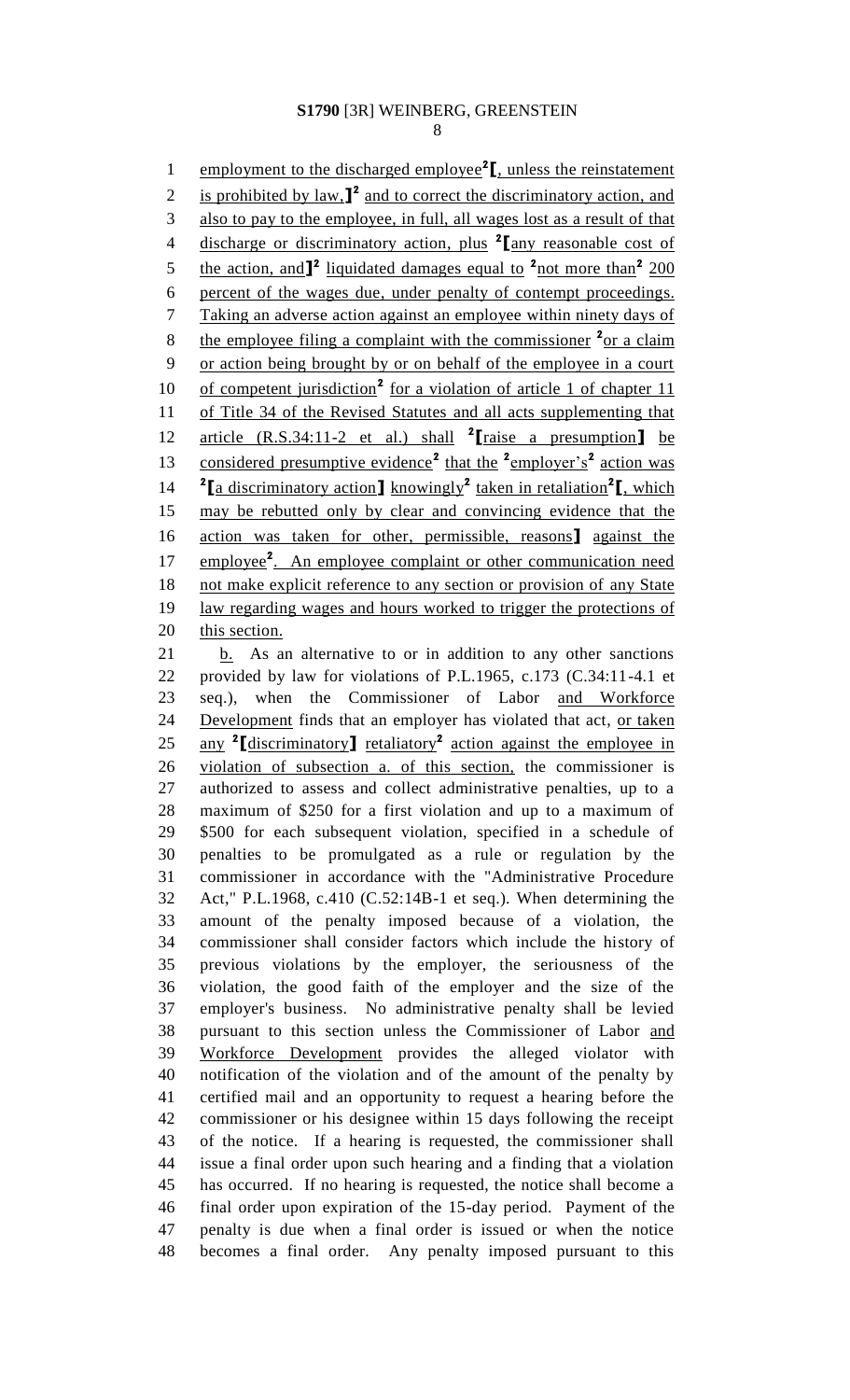section may be recovered with costs in a summary proceeding commenced by the commissioner pursuant to **[**"the penalty enforcement law" (N.J.S.2A:58-1 et seq.)**]** the "Penalty Enforcement Law of 1999," P.L.1999, c.274 (C.2A:58-10 et seq.). Any sum collected as a fine or penalty pursuant to this section shall be applied toward enforcement and administration costs of the Division of Workplace Standards in the Department of Labor and Workforce Development. c. If any employer fails to pay the full amount of wages to an employee agreed to or required by, or in the manner required by, 11 the provisions of article 1 of chapter 11 of Title 34 of the Revised Statutes and all acts supplementing that article (R.S.34:11-2 et al.), the employee may recover in a civil action the full amount of any wages due, or any wages **<sup>2</sup> [**due**]** lost**<sup>2</sup>** because of any **[**discriminatory**]** retaliatory**<sup>2</sup>** action **<sup>2</sup>** taken**<sup>2</sup>** in violation of subsection a. of this section, plus an amount of liquidated damages 17 equal to <sup>3</sup> not more than<sup>3</sup> 200 percent of the wages <sup>2</sup> lost or of the 18 wages<sup>2</sup> due, together with costs and reasonable attorney's fees as are allowed by the court, except that if there is an agreement of the employee to accept payment of the unpaid wages supervised by the commissioner pursuant to section 9 of P.L.1965, c.173 (C.34:11-  $\pm$  4.9) or R.S.34:11-58, the liquidated damages shall be equal to  $\frac{3}{2}$  not 23 more than<sup>3</sup> 200 percent of wages that were due prior to the 24 supervised payment. <sup>3</sup>The payment of liquidated damages shall not be required for a first violation by an employer if the employer shows to the satisfaction of the court that the act or omission constituting the violation was an inadvertent error made in good faith and that the employer had reasonable grounds for believing that the act or omission was not a violation, and the employer acknowledges that the employer violated the law and pays the 31 amount owed within 30 days of notice of the violation.<sup>3</sup> <sup>2</sup>In a case of retaliation against an employee in violation of the provisions of subsection a. of this section, the employer shall also be required to offer reinstatement in employment to the discharged employee and take other actions as needed to correct the retaliatory action. For purposes of this subsection, an employer taking an adverse action against an employee within ninety days of the employee filing a complaint with the commissioner, or a claim or action being brought by or on behalf of the employee in a court of competent jurisdiction, for a violation of provisions of article 1 of chapter 11 of Title 34 of the Revised Statutes and all acts supplementing that article (R.S.34:11-2 et al.) shall raise a presumption that the employer's action was taken in retaliation against the employee, which presumption may be rebutted only by clear and convincing 45 evidence that the action was taken for other, permissible, reasons.<sup>2</sup> Any agreement by the employee to work for, or accept, wages paid 47 which are less than the amount agreed to or required by law, or paid in a manner other than that required by article 1 of chapter 11 of Title 34 of the Revised Statutes and all acts supplementing that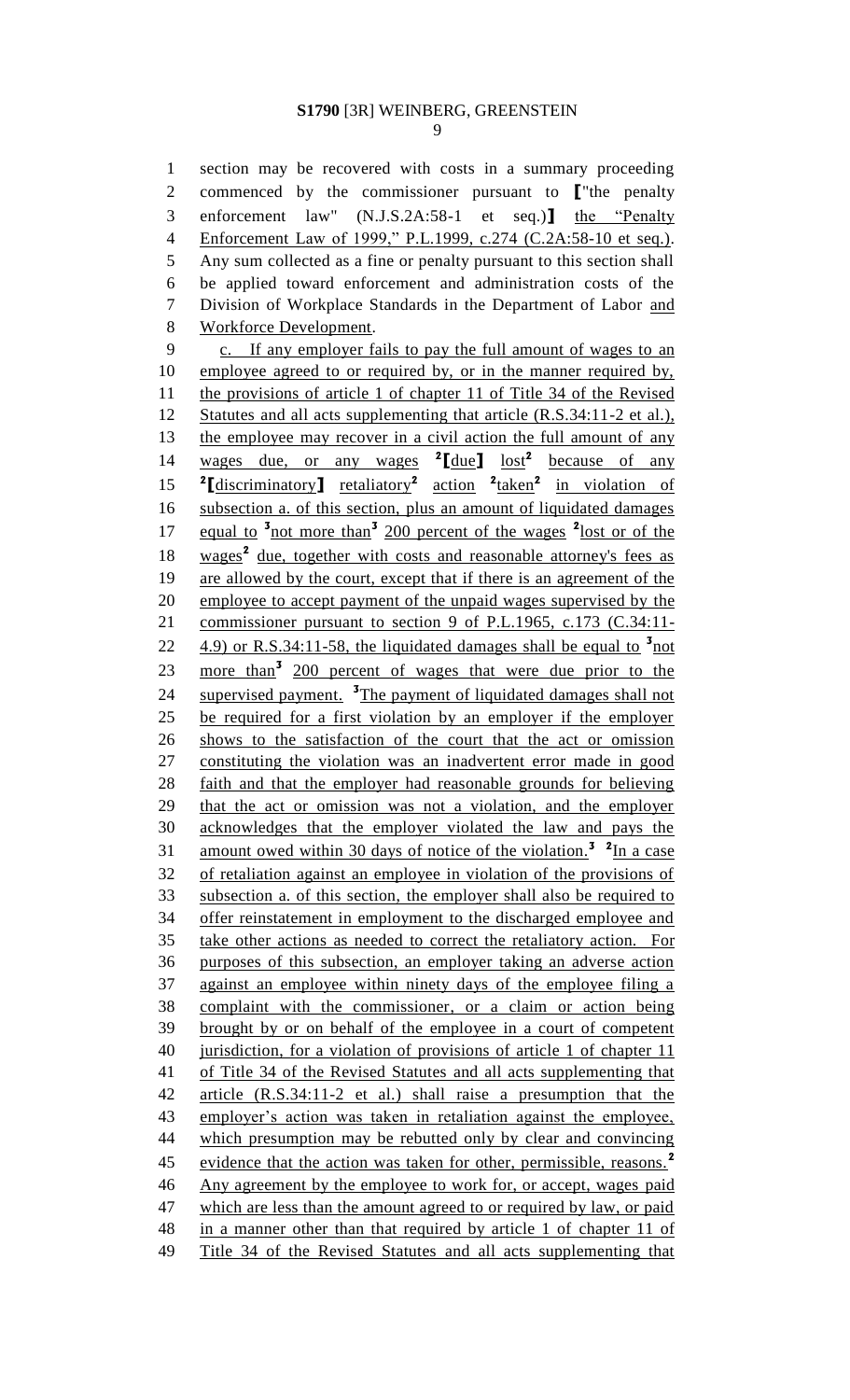1 article (R.S.34:11-2 et al.), shall be no defense to the action. The employee shall be entitled to maintain the action for and on behalf of other similarly situated employees, or designate an agent or 4 representative to maintain the action for and on behalf of all 5 similarly situated employees. The employee may bring the action **2 [**to recover**]** for all appropriate relief, including reinstatement, the 7 payment of damages and the recovery of lost wages or<sup>2</sup> unpaid 8 wages pursuant to this section in the Superior Court<sup>3</sup><sup>[</sup>, and may bring the action in the Division of Small Claims of the Superior Court, Law Division, Special Civil Part if the sum of the unpaid wages and the liquidated damages does not exceed the jurisdictional 12 limits of the Division of Small Claims<sup>1</sup><sup>3</sup>. Upon the request of any employee not paid the full wages agreed upon or required by law 14 and in the manner required by the provisions of article 1 of chapter 11 of Title 34 of the Revised Statutes and all acts supplementing 16 that article (R.S.34:11-2 et al.), the commissioner may take an assignment of the wage claim in trust for the assigning employee 18 and may bring any legal action necessary to collect the claim, and 19 the employer shall be required to pay to the employee the unpaid 20 wages and liquidated damages equal to <sup>3</sup> not more than<sup>3</sup> 200 percent of the amount of the unpaid wages and pay to the commissioner the costs and reasonable attorney's fees as determined by the court. <sup>3</sup>The payment of liquidated damages shall not be required for a first violation by an employer if the employer shows to the satisfaction 25 of the court that the act or omission constituting the violation was an inadvertent error made in good faith and that the employer had reasonable grounds for believing that the act or omission was not a violation, and the employer acknowledges that the employer violated the law and pays the amount owed within 30 days of notice of the violation. **3** (cf: P.L.1991, c.205, s.3)

**1 [**4.**]** 3.**<sup>1</sup>** Section 25 of P.L.1966, c.113 (C.34:11-56a24) is amended to read as follows:

25. a. Any employer who **<sup>2</sup> [**discharges or in any other manner 36 discriminates **]** takes a retaliatory action<sup>2</sup> against any employee <sup>2</sup>by discharging or in any other manner discriminating against the 38 employee<sup>2</sup> because the employee has made any complaint to his employer, to the commissioner, the director or to their authorized representatives, or to a representative of the employee, that he has not been paid wages in accordance with the provisions of this act, or because such employee has caused to be instituted or is about to cause to be instituted any proceeding under or related to this act, or because such employee has testified or is about to testify in any such proceeding, or because such employee has served or is about to serve on a wage board, or because the employee has informed any **<sup>2</sup> [**person**]** employee of the employer**<sup>2</sup>** about rights under State laws regarding wages and hours of work, shall be guilty of a disorderly persons offense and shall, upon conviction **<sup>2</sup> [**therefor**]**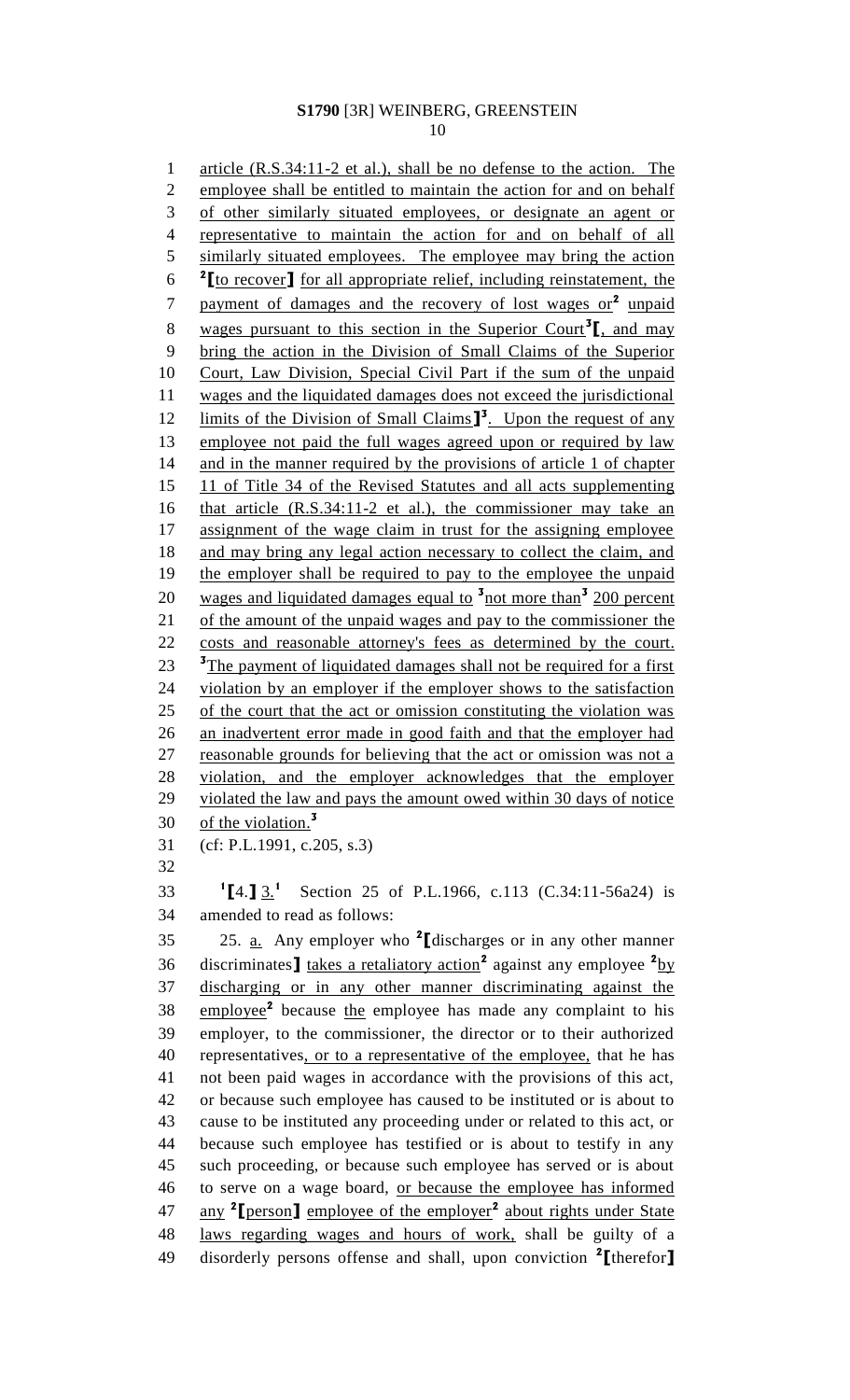1 for a first violation<sup>2</sup>, be fined not less than  $\binom{1}{3}100$   $\frac{1}{3}500^1$  nor more 2 than \$1,000 <sup>1</sup> or by imprisonment for not less than 10 nor more than 90 days or by both the fine and imprisonment and, upon conviction 4 for a second <sup>2</sup><sub>or subsequent</sub><sup>2</sup> violation, be punished by a fine of not less than \$1,000 nor more than \$2,000 or by imprisonment for not less than 10 nor more than 100 days or by both the fine and 7 imprisonment<sup>1</sup>. <sup>2</sup><sup>[1</sup>Upon conviction for a third or subsequent violation, an employer shall be guilty of a crime of the fourth degree and be punished by a fine of not less than \$2,000 nor more 10 than \$10,000 or by imprisonment for up to 18 months or by both the 11 fine and imprisonment.<sup>1</sup> Such] The<sup>2</sup> employer shall <sup>2</sup>also<sup>2</sup> be required, as a condition of such judgment of conviction, to offer 13 reinstatement in employment to <sup>2</sup>[any such] the<sup>2</sup> discharged 14 employee<sup>2</sup>**[**, unless the reinstatement is prohibited by  $\text{law}, \textbf{J}^2$  and to correct any such discriminatory action, and also to pay to any such employee in full, all wages lost as a result of such discharge or discriminatory action and an additional amount of liquidated 18 damages equal to <sup>2</sup> not more than<sup>2</sup> 200 percent of the wages <sup>2</sup>[due] 19 lost<sup>2</sup>, under penalty of contempt proceedings for failure to comply with such requirement. Taking an adverse action against an employee within ninety days of the employee filing a complaint 22 with the commissioner<sup>2</sup>, or a claim or action being brought by or on 23 behalf of the employee in a court of competent jurisdiction,<sup>2</sup> for a violation of P.L.1966, c.113 (C.34:11-56a et seq.) shall **<sup>2</sup> [**raise a 25 presumption<sub>1</sub> be considered presumptive evidence<sup>2</sup> that the employer's**<sup>2</sup>** action was **2 [**a discriminatory action**]** knowingly**<sup>2</sup>** 27 taken in retaliation<sup>2</sup><sub>I</sub>, which may be rebutted only by clear and convincing evidence that the action was taken for other, 29 permissible, reasons<sup>1</sup> against the employee<sup>2</sup>. An employee complaint or other communication need not make explicit reference to any section or provision of State law regarding wages or hours worked to trigger the protections of this section. b. As an alternative to or in addition to any other sanctions provided by law for violations of P.L.1966, c.113 (C.34:11-56a et seq.), when the Commissioner of Labor and Workforce Development finds that an employer has violated that act, or taken any **<sup>2</sup> [**discriminatory**]** retaliatory**<sup>2</sup>** action against the employee in violation of subsection a. of this section, the commissioner is authorized to assess and collect administrative penalties, up to a maximum of \$250 for a first violation and up to a maximum of \$500 for each subsequent violation, specified in a schedule of penalties to be promulgated as a rule or regulation by the commissioner in accordance with the "Administrative Procedure Act," P.L.1968, c.410 (C.52:14B-1 et seq.). When determining the amount of the penalty imposed because of a violation, the commissioner shall consider factors which include the history of previous violations by the employer, the seriousness of the violation, the good faith of the employer and the size of the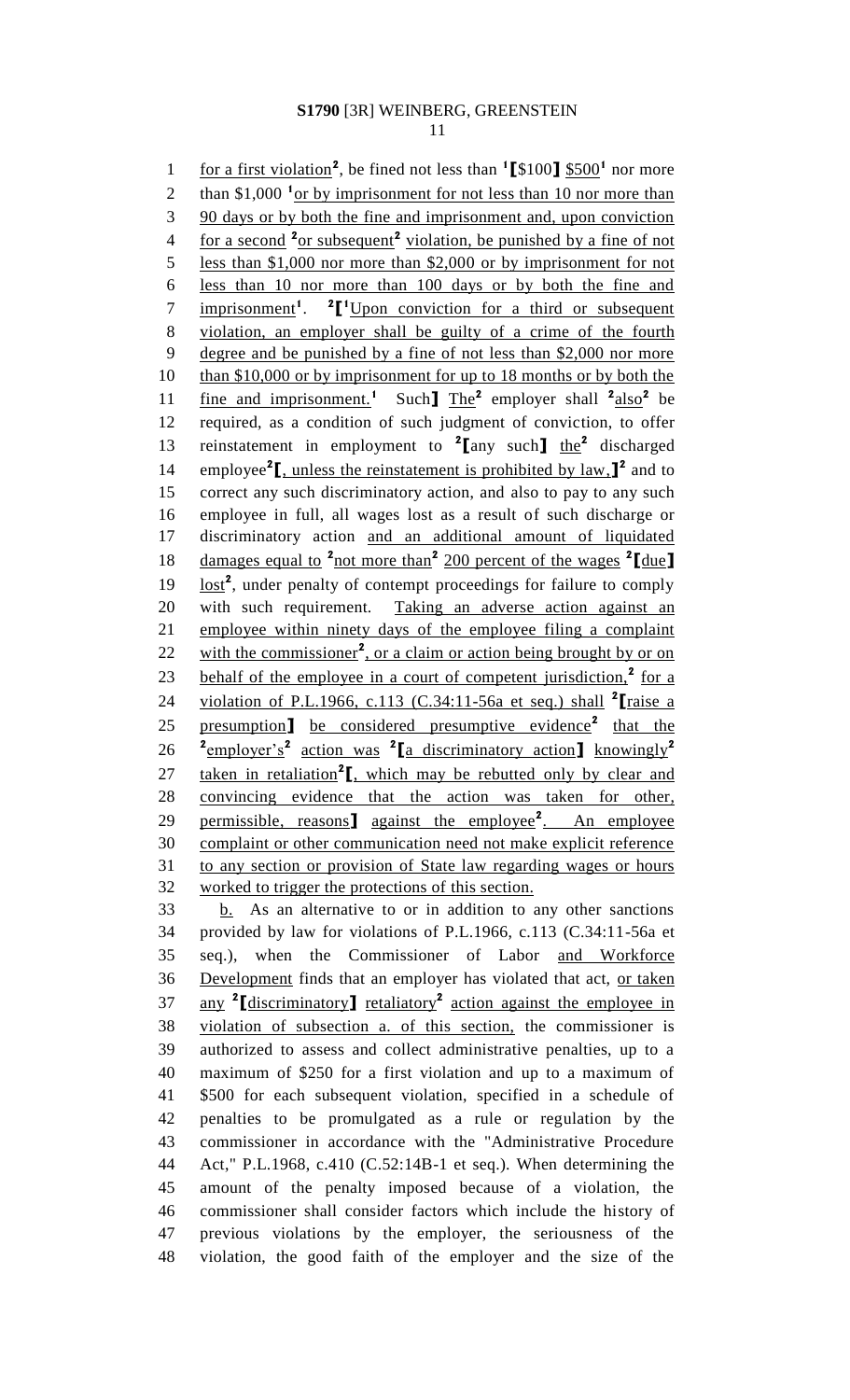employer's business. No administrative penalty shall be levied pursuant to this section unless the Commissioner of Labor and Workforce Development provides the alleged violator with notification of the violation and of the amount of the penalty by certified mail and an opportunity to request a hearing before the commissioner or his designee within 15 days following the receipt of the notice. If a hearing is requested, the commissioner shall issue a final order upon such hearing and a finding that a violation has occurred. If no hearing is requested, the notice shall become a final order upon expiration of the 15-day period. Payment of the penalty is due when a final order is issued or when the notice becomes a final order. Any penalty imposed pursuant to this section may be recovered with costs in a summary proceeding commenced by the commissioner pursuant to **[**"the penalty enforcement law" (N.J.S.2A:58-1 et seq.)**]** the "Penalty Enforcement Law of 1999," P.L.1999, c.274 (C.2A:58-10 et seq.). Any sum collected as a fine or penalty pursuant to this section shall be applied toward enforcement and administration costs of the Division of Workplace Standards in the Department of Labor and Workforce Development. (cf: P.L.1991, c.205, s.22)  $^{1}$ [5.]  $4.1$ 23 <sup>1</sup>[5.] 4.<sup>1</sup> Section 26 of P.L.1966, c.113 (C.34:11-56a25) is amended to read as follows: 26. If any employee is paid by an employer less than the minimum fair wage to which **[**such**]** the employee is entitled under the provisions of **[**this act**]** P.L.1966, c.113 (C.34:11-56a et seq.) or 28 by virtue of a minimum fair wage order  $\left[\text{such}\right]^2$ , or suffers a loss of wages or other damages because of a retaliatory action by the employer in violation of the provisions of section 24 of P.L.1966, 31 c.113  $(C.34:11-56a24)^2$ , the employee may recover in a civil action the full amount of **[**such**]** that minimum wage less any amount 33 actually paid to him or her by the employer  $\left[\text{together with}\right]^2$ , or any 34 wages lost due to the retaliatory action,<sup>2</sup> and an additional amount 35 equal to <sup>3</sup> not more than<sup>3</sup> 200 percent of the amount of the unpaid 36 minimum wages <sup>2</sup> or wages lost due to retaliatory action<sup>2</sup> as liquidated damages, plus costs and **[**such**]** reasonable attorney's fees as **[**may be allowed**]** determined by the court, **[**and any**]** except that if there is an agreement of the employee to accept

 payment of the unpaid wages or compensation supervised by the commissioner pursuant to section 24 of P.L.1966, c.113 (C.34:11- 56a23) or R.S.34:11-58, the liquidated damages shall be equal to not more than**<sup>3</sup>** 200 percent of wages that were due prior to the 44 supervised payment. <sup>3</sup>The payment of liquidated damages shall not be required for a first violation by an employer if the employer shows to the satisfaction of the court that the act or omission constituting the violation was an inadvertent error made in good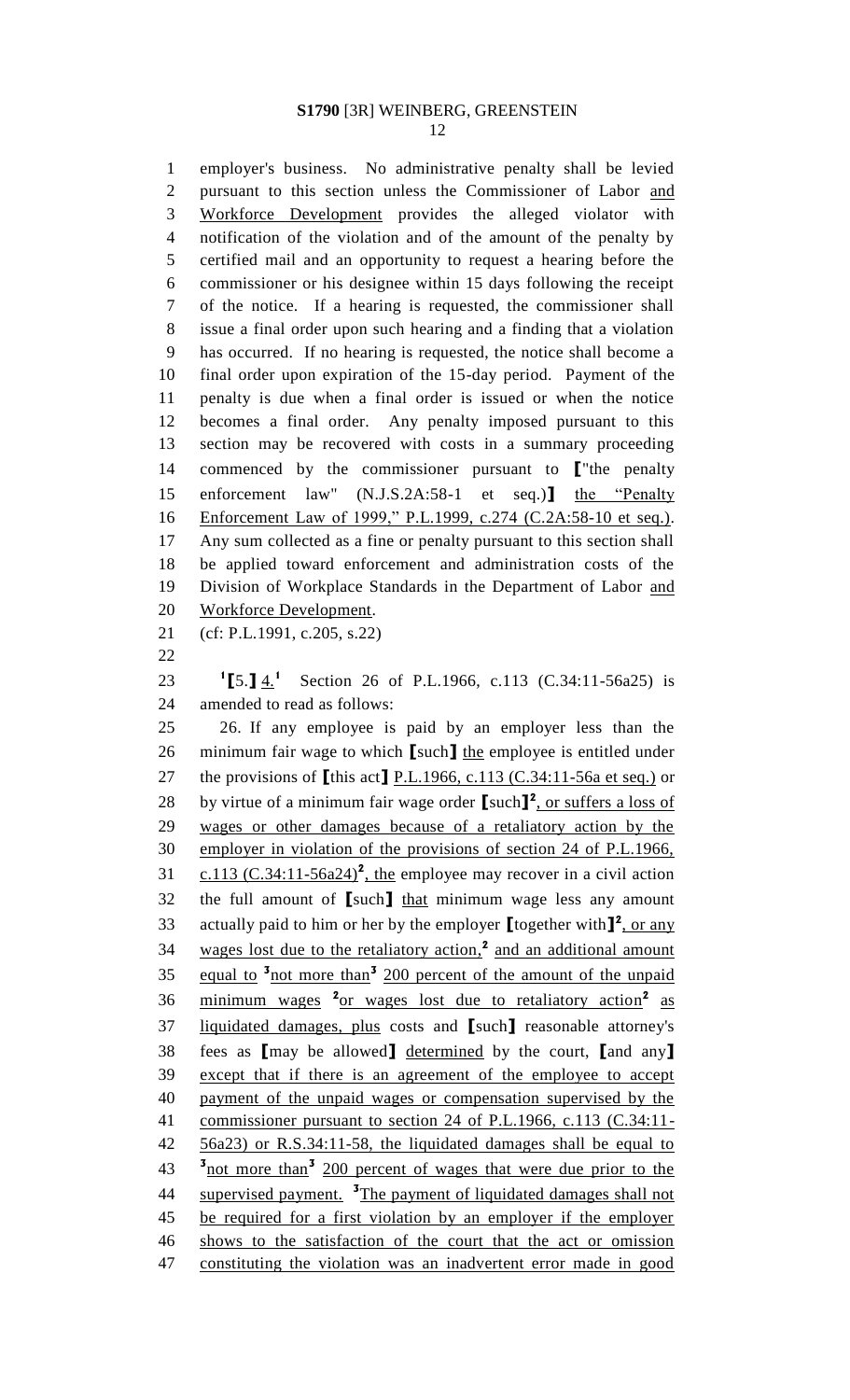faith and that the employer had reasonable grounds for believing 2 that the act or omission was not a violation, and the employer acknowledges that the employer violated the law and pays the 4 amount owed within 30 days of notice of the violation.<sup>3</sup> <sup>2</sup>In a case of retaliation against an employee in violation of the provisions of section 24 of P.L.1966, c.113 (C.34:11-56a24), the employer shall also be required to offer reinstatement in employment to the discharged employee, and take other actions as needed to correct the retaliatory action. For purposes of this section, an employer taking an adverse action against an employee within 90 days of the employee filing a complaint with the commissioner or a claim or 12 action being brought by or on behalf of the employee in a court of competent jurisdiction for a violation of P.L.1966, c.113 (C.34:11- 14 56a et seq.) shall raise a presumption that the employer's action was taken in retaliation against the employee, which presumption may be rebutted only by clear and convincing evidence that the action 17 was taken for other, permissible, reasons.<sup>2</sup> Any agreement between **[**such**]** the employee and the employer to work for less than **[**such**]** the minimum fair wage shall be no defense to the action. An employee shall be entitled to maintain **[**such**]** the action for and on behalf of himself or other employees similarly situated, and **[**such**]** 22 the employee and employees may designate an agent or representative to maintain **[**such**]** the action for and on behalf of all employees similarly situated. The employee may bring the action 25 to recover unpaid minimum wages<sup>2</sup>, or wages lost due to retaliatory action, or other appropriate relief, including reinstatement and 27 payment of damages<sup>2</sup> pursuant to this section<sup>2</sup><sup>2</sup>, in the Superior 28 Court<sup>3</sup><sub>L</sub>, and may bring the action in the Division of Small Claims of the Superior Court, Law Division, Special Civil Part if the sum 30 of the amount of unpaid minimum wages <sup>2</sup> or lost wages<sup>2</sup> and the amount of liquidated damages does not exceed the jurisdictional 32 limits of the Division of Small Claims<sup>1</sup><sup>3</sup>. At the request of any employee paid less than the minimum wage to which **[**such**]** the employee was entitled under the provisions of **[**this act**]** P.L.1966, c.113 (C.34:11-56a et seq.) or under an order, the commissioner may take an assignment of the wage claim in trust for the assigning employee and may bring any legal action necessary to collect the claim, and the employer shall be required to pay to the employee the unpaid wages and liquidated damages equal  $\frac{10}{200}$  to  $\frac{2 \text{ not more then}}{200}$  percent the amount of the unpaid wages and pay to the commissioner the costs and **[**such**]** reasonable attorney's 42 fees as **[**may be allowed**]** determined by the court. <sup>3</sup>The payment of liquidated damages shall not be required for a first violation by an employer if the employer shows to the satisfaction of the court 45 that the act or omission constituting the violation was an inadvertent error made in good faith and that the employer had reasonable grounds for believing that the act or omission was not a violation,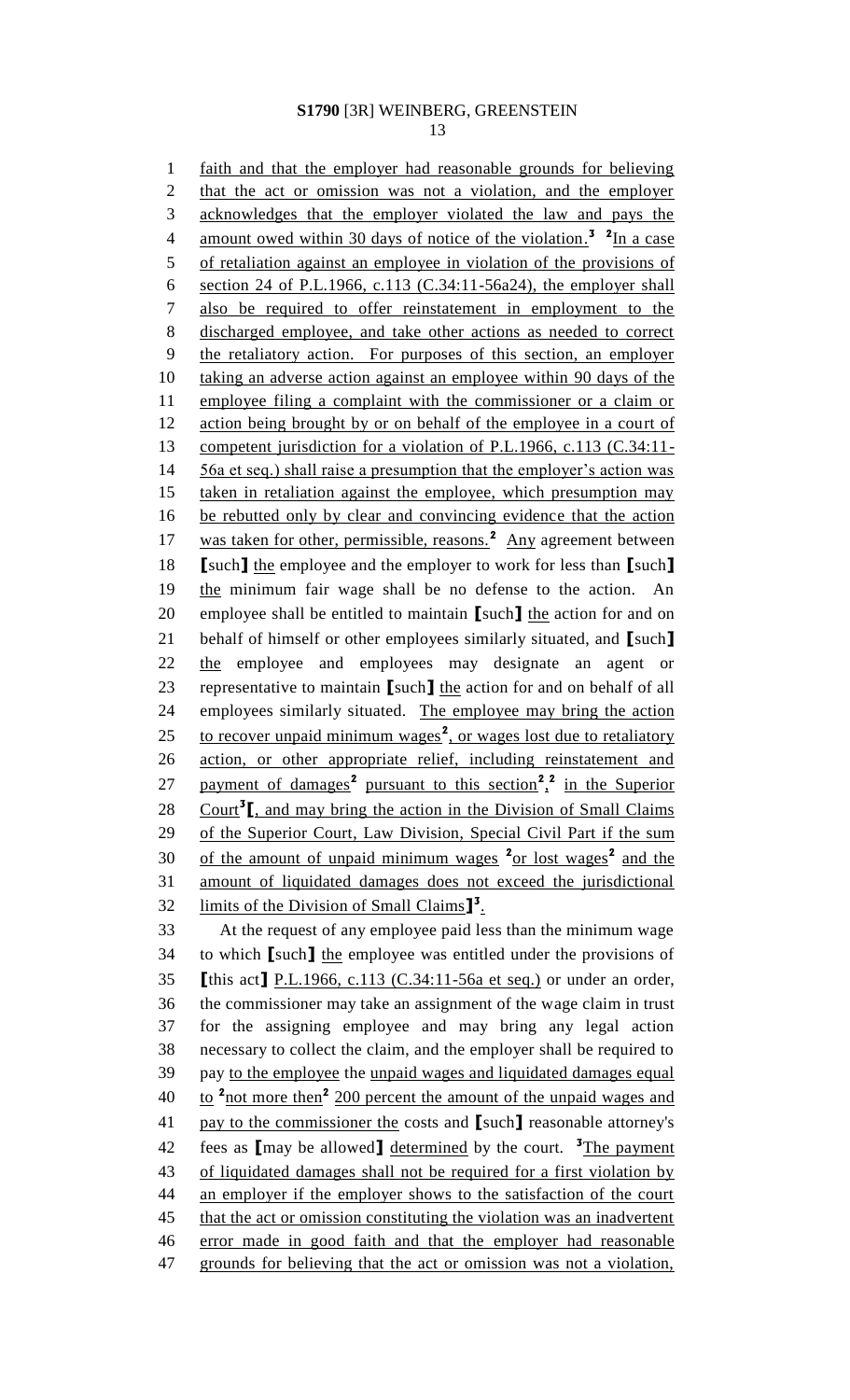1 and the employer acknowledges that the employer violated the law and pays the amount owed within 30 days of notice of the violation. **3** (cf: P.L.1966, c.113, s.26) **[**6.**]** 5.**<sup>1</sup>** Section 1 of P.L.1967, c.216 (C.34:11-56a25.1) is amended to read as follows: 1. No claim for unpaid minimum wages, unpaid overtime 9 compensation, <sup>2</sup>unlawful discharge or other discriminatory acts 10 taken in retaliation against the employee,<sup>2</sup> or other damages under this act shall be valid with respect to any such claim which has arisen more than **[**2**]** six years prior to the commencement of an action for the recovery thereof. In determining when an action is commenced, the action shall be considered to be commenced on the date when a complaint is filed with the Commissioner of the Department of Labor and **[**Industry**]** Workforce Development or the Director of **[**the**]** Wage and Hour **[**Bureau**]** Compliance, and notice of such complaint is served upon the employer; or, where an audit by the Department of Labor and **[**Industry**]** Workforce Development discloses a probable cause of action for unpaid minimum wages, unpaid overtime compensation, or other damages, and notice of such probable cause of action is served upon the employer by the Director of **[**the**]** Wage and Hour **[**Bureau**]** Compliance; or where a cause of action is commenced in a court of appropriate jurisdiction. (cf: P.L.1967, c.216, s.1) **[7.]**  $6.$ <sup>1</sup> R.S.34:11-57 is amended to read as follows: 34:11-57. As used in this article: "Commissioner" means the Commissioner of Labor and **[**Industry**]** Workforce Development or any person or persons in the department designated in writing by him for the purposes of this article. "Community-based organization" means a public, or nonprofit private, organization funded with public or private funds, or both, that provides services to day laborers, migrant laborers, temporary laborers, low wage workers, or any other type of employee. "Department" means the Department of Labor and Workforce Development. "Employee" means any natural person who works for another for hire. "Employer" means any person, partnership, firm or corporation employing another for hire. "Legal services organization" means a public, or nonprofit private, organization funded with public or private funds, or both,

46 that provides counseling or advice related to wage protection laws,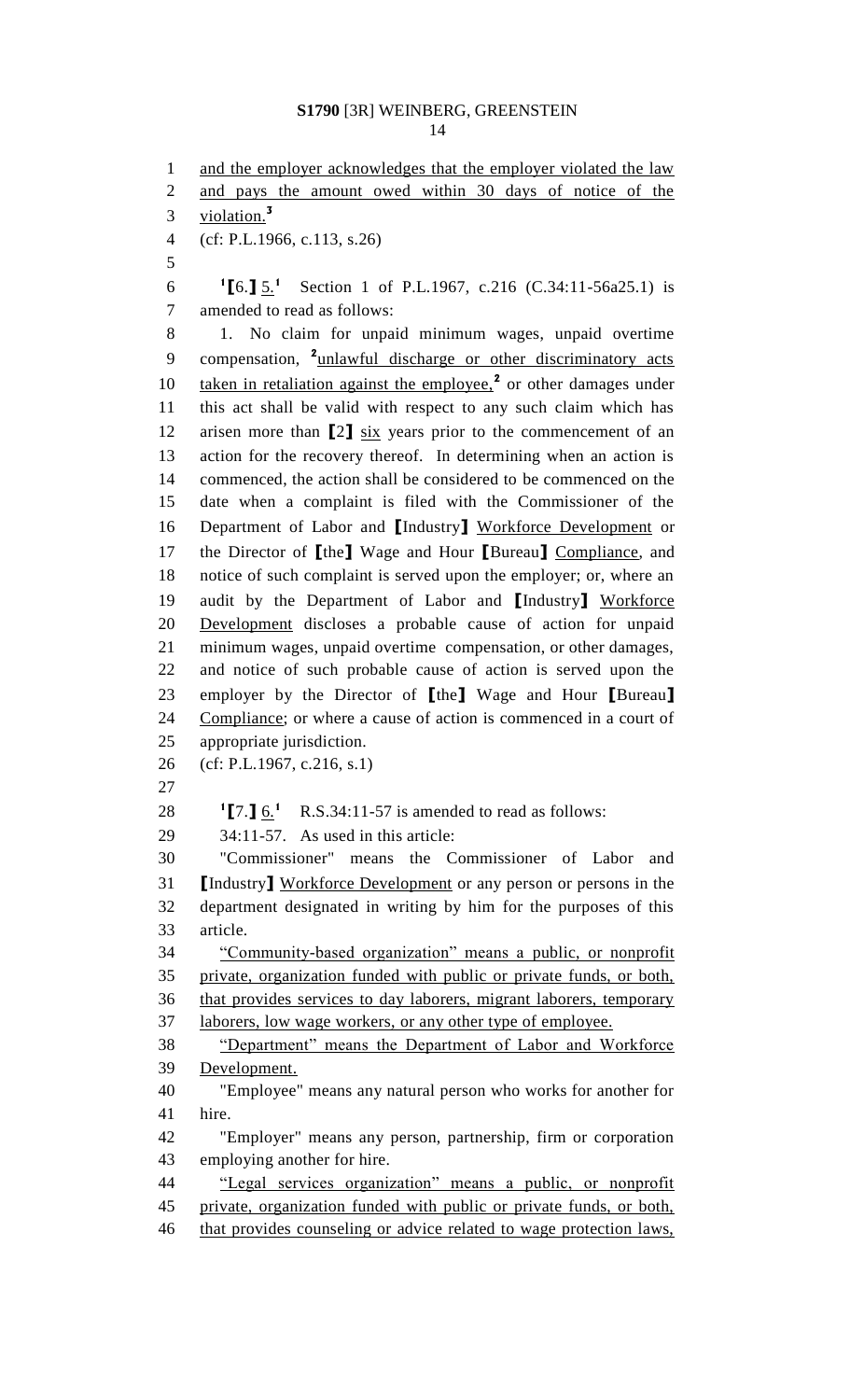preparation of legal documents, or representation of any person before a court or administrative agency. "State wage and hour laws" means article 1 of chapter 11 of Title 34 of the Revised Statutes and all acts supplementing that article (R.S.34:11-2 et al.), P.L.1966, c.113 and all acts supplementing that act (C.34:11-56a et al.), P.L.2005, c.379 (C.34:11-56.58 et seq.), and article 3 of chapter 11 of Title 34 of the Revised Statutes (R.S.34:11-57 et seq.), but "State wage and hour laws" do not include the "New Jersey Prevailing Wage Act," P.L.1963, c.150 (C.34:11-56.25 et seq.), or "The Public Works Contractor 11 Registration Act," P.L.1999, c.238 (C.34:11-56.48 et seq.). "Wages" means any moneys due an employee from the employer whether payable by the hour, day, week, semimonthly, monthly or yearly and shall include commissions, bonus, piecework compensation and any other benefits arising out of an employment contract. (cf: P.L.1964, c.92, s.1)  ${}^{1}$  [8.]  $7.{}^{1}$  R.S.34:11-58 is amended to read as follows: 34:11-58. a. An employee may file a claim for wages against an employer under this section or any of the other State wage and 22 hours laws for wages owed related to work performed<sup>2</sup>, including but not limited to wages owed related to unpaid minimum wages, unpaid overtime compensation, wages lost because of unlawful discharge or other discriminatory acts taken in retaliation against 26 the employee,<sup>2</sup> up to six years prior to the date the claim for wages is filed. 28 b. An employer found to owe an employee wages shall pay the 29 employee the wages owed plus liquidated damages equal to <sup>2</sup>not 30 more than<sup>2</sup> 200% of the wages owed, exclusive of any costs or fees. c. The commissioner is authorized and empowered to investigate any claim for wages due an employee and in such investigation may summon the defendant, subpoena witnesses, administer oaths, take testimony and shall upon such proceeding make a decision or award **[**when the sum in controversy, exclusive 36 of costs, does not exceed \$30,000.00<sup>1</sup> when the sum in 37 controversy, exclusive of costs, does not exceed \$50,000<sup>1</sup>. Such decision or award shall be a judgment when a certified copy thereof is filed with the Superior Court. Such judgment shall be entered in the same manner and have the same effect and be subject to the same proceedings as are judgments rendered in suits duly heard and determined by courts of competent jurisdiction. d. Upon an investigation of a wage claim initiated pursuant to 45 this section or any of the other State wage and hours laws, if an employer fails to provide sufficient employee records, as required to be kept under any State wage and hour laws, there shall be a rebuttable presumption that the employee worked for the employer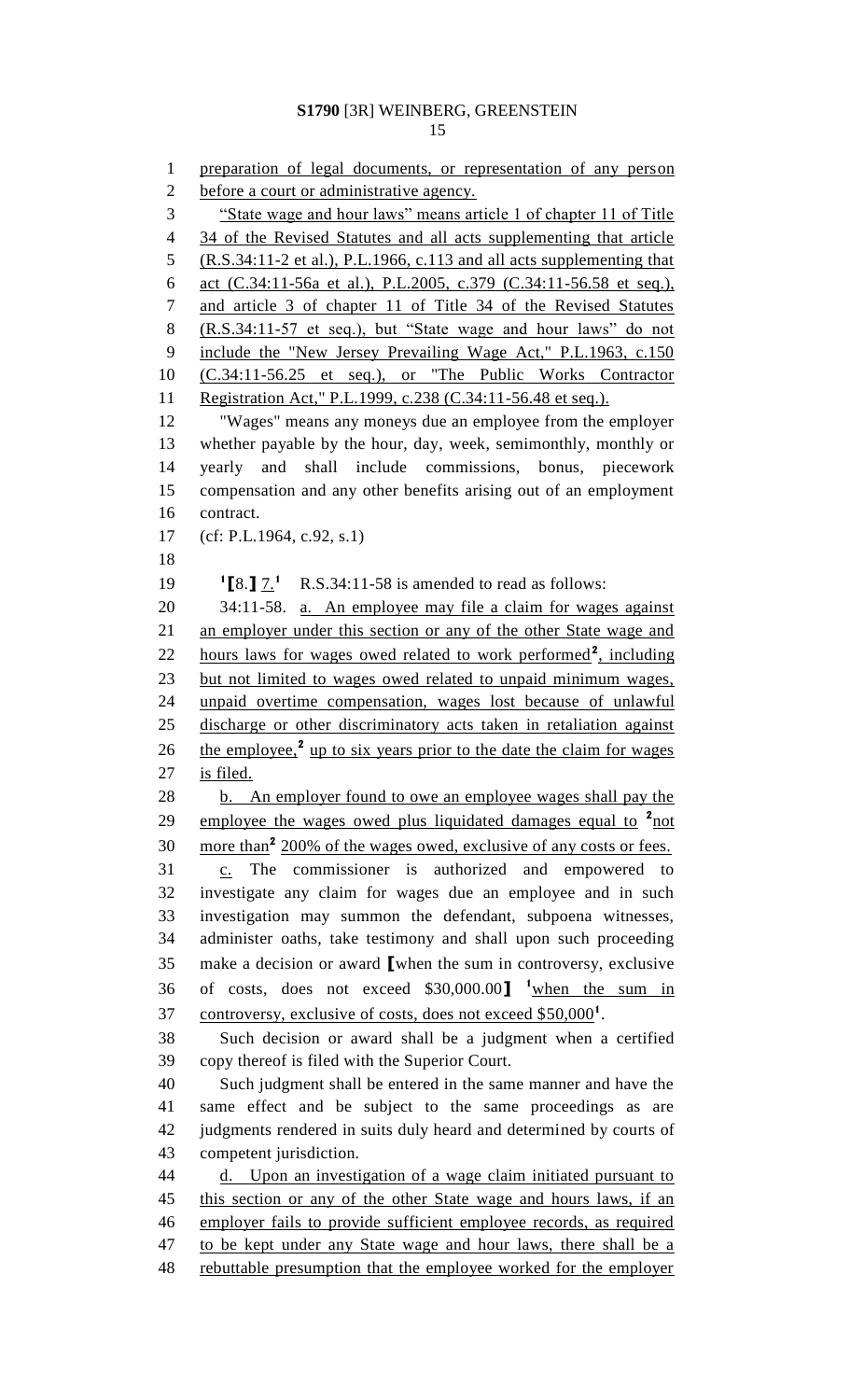for the period of time and for the amount of wages as alleged in the wage claim. 2 wage claim. <sup>1</sup>The rebuttable presumption shall not apply to an 3 employer that can demonstrate it does not have sufficient employee records as a result of record destruction due to a natural disaster.**<sup>1</sup>** 5 e. The commissioner is authorized to supervise the payment of amounts, including liquidated damages, due to employees under an award made pursuant to this section, and the employer may be required to make these payments to the commissioner to be held in a special account in trust for the employees, and paid on order of the commissioner directly to the employee or employees affected. The employer shall also pay the commissioner an administrative fee equal to not less than 10% or more than 25% of any payment made to the commissioner pursuant to this section. The amount of the administrative fee shall be specified in a schedule of fees to be promulgated by rule or regulation of the commissioner in accordance with the "Administrative Procedure Act," P.L.1968, c.410 (C.52:14B-1 et seq.). The fee shall be applied to enforcement and administration costs of the Division of Workplace Standards in the Department of Labor and Workforce Development. f. Upon issuing a decision, under this section or any of the 21 other State wage and hours laws, finding wages due to an employee in an amount equal to or greater than \$5,000, the commissioner shall: 24 (1) inform the employer  ${}^{2}$ [of] that<sup>2</sup> the <sup>2</sup>[commissioner's 25 intention to<sup>1</sup> commissioner may<sup>2</sup> conduct an audit of the employer or any successor firm of the employer pursuant to section 2 of 27 P.L.2009, c.194 (C.34:1A-1.12); and (2) notify the Division of Taxation in the Department of the 29 Treasury of the decision and <sup>2</sup>may<sup>2</sup> recommend that the division conduct an audit of the employer to ensure the proper withholding and payment of payroll and other taxes by the employer. g. No payment of an amount of wages owed or related damages, including wages or damages related to retaliation, shall be 34 required under the provision of this section, or under the provisions of any of the other State wage and hour laws, which results in a violator paying wages owed or damages more than one time for the same violation. (cf: P.L.2006, c.25, s.1)  $^{1}$ [9.] <u>8.</u><sup>1</sup>  $\frac{1}{2}$  [9.]  $\frac{8}{3}$  (New section) a. If an employer fails to comply with a final determination of the commissioner or a judgment of a court, including a small claims court, made under the provisions of State wage and hour laws or of section 10 of P.L.1999, c.90 (C.2C:40-2), to pay an employee any wages owed or damages awarded within ten days of the time that the determination or judgement requires the payment, the commissioner may do either or both of the following:

 (1) issue, in the manner provided in subsection b. of section 2 of P.L.2009, c.194 (C.34:1A-1.12), a written determination directing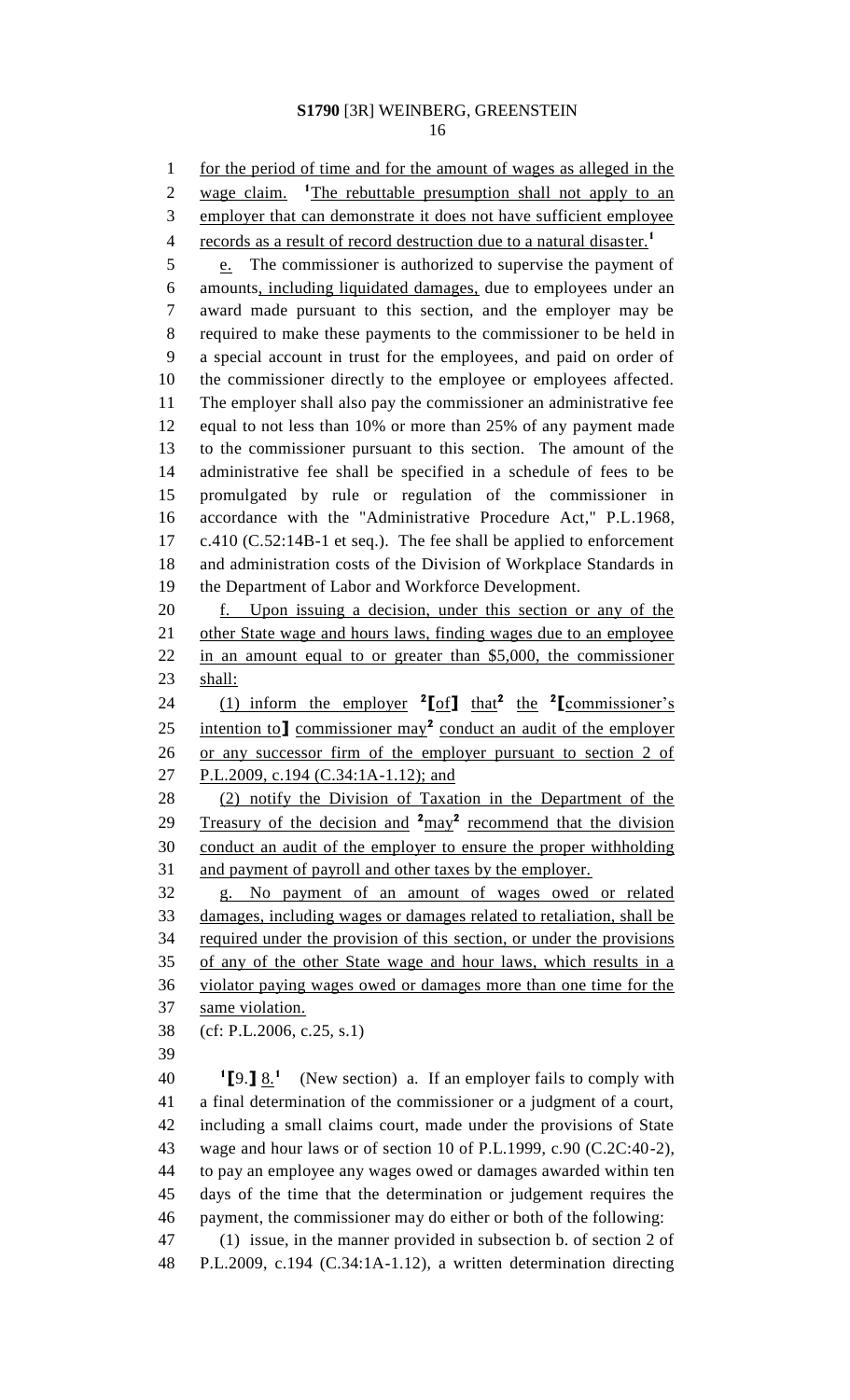any appropriate agency to suspend one or more licenses held by the employer or any successor firm of the employer until the employer complies with the determination or judgement; or

 (2) issue a stop work order against the violators requiring the cessation of all business operations of the violator. The stop work order may only be issued against the individual or entity found to be in violation, and only as to the specific place of business or employment for which the violation exists. The stop work order shall be effective when served upon the violator or at a place of business or employment by posting a copy of the stop work order in a conspicuous location at the place of business or employment. The stop work order shall remain in effect until the commissioner issues an order releasing the stop work order upon a finding that the violation has been corrected. As a condition of release of a stop- work order under this section, the commissioner may require the employer against whom the stop-work order had been issued to file with the department periodic reports for a probationary period of two years.

 b. Stop work orders and any penalties imposed under a stop work order against a corporation, partnership, or sole proprietorship shall be effective against any successor entity that has one or more of the same principals or officers as the corporation, partnership, or sole proprietorship against which the stop work order was issued and that is engaged in the same or equivalent trade or activity.

 c. Any employee affected by a stop work order issued pursuant to this section shall be paid by the employer for the first ten days of work lost because of the stop work order.

 d. A rebuttable presumption that an employer has established a successor entity shall arise if the two share at least  $\binom{1}{k}$  three  $\frac{1}{k}$  two<sup>1</sup> of the following capacities or characteristics:

(1) perform similar work **<sup>1</sup>**within the same geographical area**<sup>1</sup>** ;

(2) occupy the same premises;

(3) have the same telephone or fax number;

(4) have the same email address or Internet website;

(5) **<sup>1</sup> [**perform work in the same geographical area;

36 (6)<sup> $\mathbf{l}$ </sup> employ substantially the same work force<sup>1</sup>, administrative 37 <u>employees, or both</u><sup>1</sup>;

**3**  $[(7)$   $(6)$ <sup>**3**</sup> utilize the same tools **1** [and ], facilities, or 1 equipment;

 $3\left[\frac{8}{1}\right]$   $\left(\frac{7}{2}\right)^3$  employ or engage the services of any person or persons involved in the direction or control of the other; or

 $3\left[\frac{9}{2}\right]$   $\frac{8}{2}$ <sup>3</sup> list substantially the same work experience.

 **[**10.**]**  $9.$ <sup>1</sup> (New section) a. A client employer and a labor contractor providing workers to the client employer shall be subject to joint and several liability and shall share civil legal responsibility for any violations of the provisions of State wage and hour laws or violations of the provisions of section 10 of P.L.1999, c.90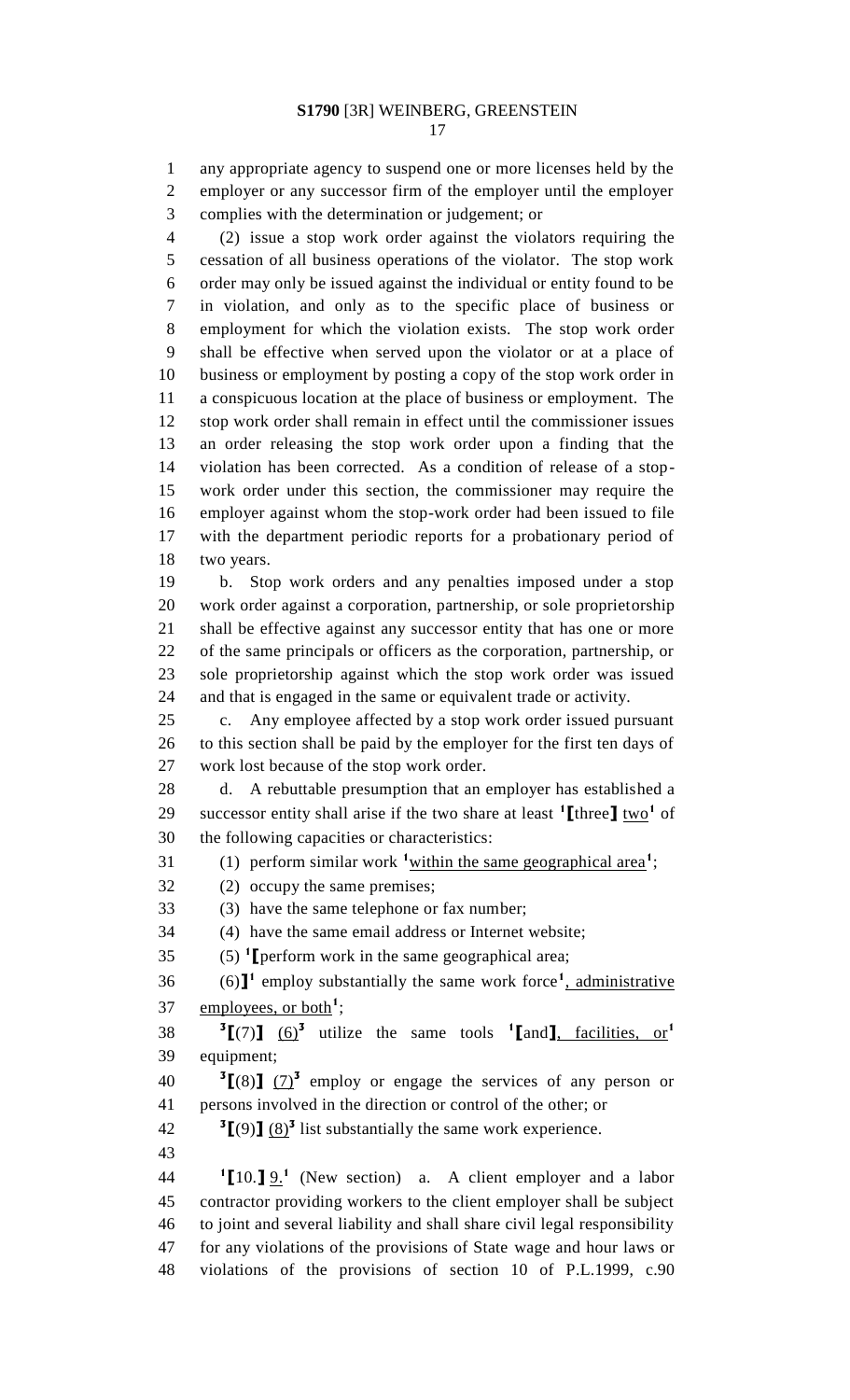(C.2C:40A-2) regarding compliance with State wage and hour laws, including provisions regarding retaliatory actions against employees for exercising their rights under any of those laws, and both may be subject to any remedy provided for violations of those laws. A client employer shall not shift to the labor contractor any legal duties or liabilities under the provisions of the "Worker Health and Safety Act," P.L.1965, c.154 (C.34:6A-1 et seq.) or "The Worker and Community Right to Know Act," P.L.1983, c.315 (C.34:5A-1 et seq.) with respect to workers supplied by the labor contractor. A waiver of the provisions of this section is contrary to public policy, and is void and unenforceable.

b. This section shall not be interpreted as:

 (1) imposing individual liability on a homeowner for labor or services received at the home or the owner of a home-based business for labor or services received at the home; or

 (2) restricting or limiting the rights of a client employer to recover from a labor contractor any expense to the client employer, or the rights of a labor contractor to recover from a client employer any expense to the labor contractor, resulting from any violation by the labor contractor or client employer of the provisions of State wage and hour laws or of section 10 of P.L.1999, c.90 (C.2C:40A- 2), or restricting or limiting the provisions in contracts between client employers and labor contractors regarding the recovery of expenses pursuant to this paragraph.

c. As used in this section:

 "Client employer" means a business entity, regardless of its form, that obtains or is provided workers, directly from a labor contractor or indirectly from a subcontractor, to perform labor or services within its usual course of business.

 "Labor contractor" means any individual or entity that supplies, either with or without a contract, directly or indirectly, a client employer with workers to perform labor or services within the client employer's usual course of business, except that "labor contractor" does not include a bona fide labor organization or apprenticeship program, or a hiring hall operated pursuant to a collective bargaining agreement.

 "Usual course of business" means the regular and customary work of a business, performed within or upon the premises or worksite of the client employer, or any other place of business of the client employer for which services or labor are performed.

 **[**11.**]** 10.**<sup>1</sup>** 42 (New section) Each employer shall provide each current employee and each newly hired employee of the employer, a written copy of the statement produced by the department pursuant 45 to <sup>2</sup>[subsection c. of]<sup>2</sup> section <sup>2</sup>[12]  $\frac{11^2}{12}$  of P.L. , c. (C. ) (pending before the Legislature as this bill) of the employee's rights under the provisions of State wage and hour laws and the provisions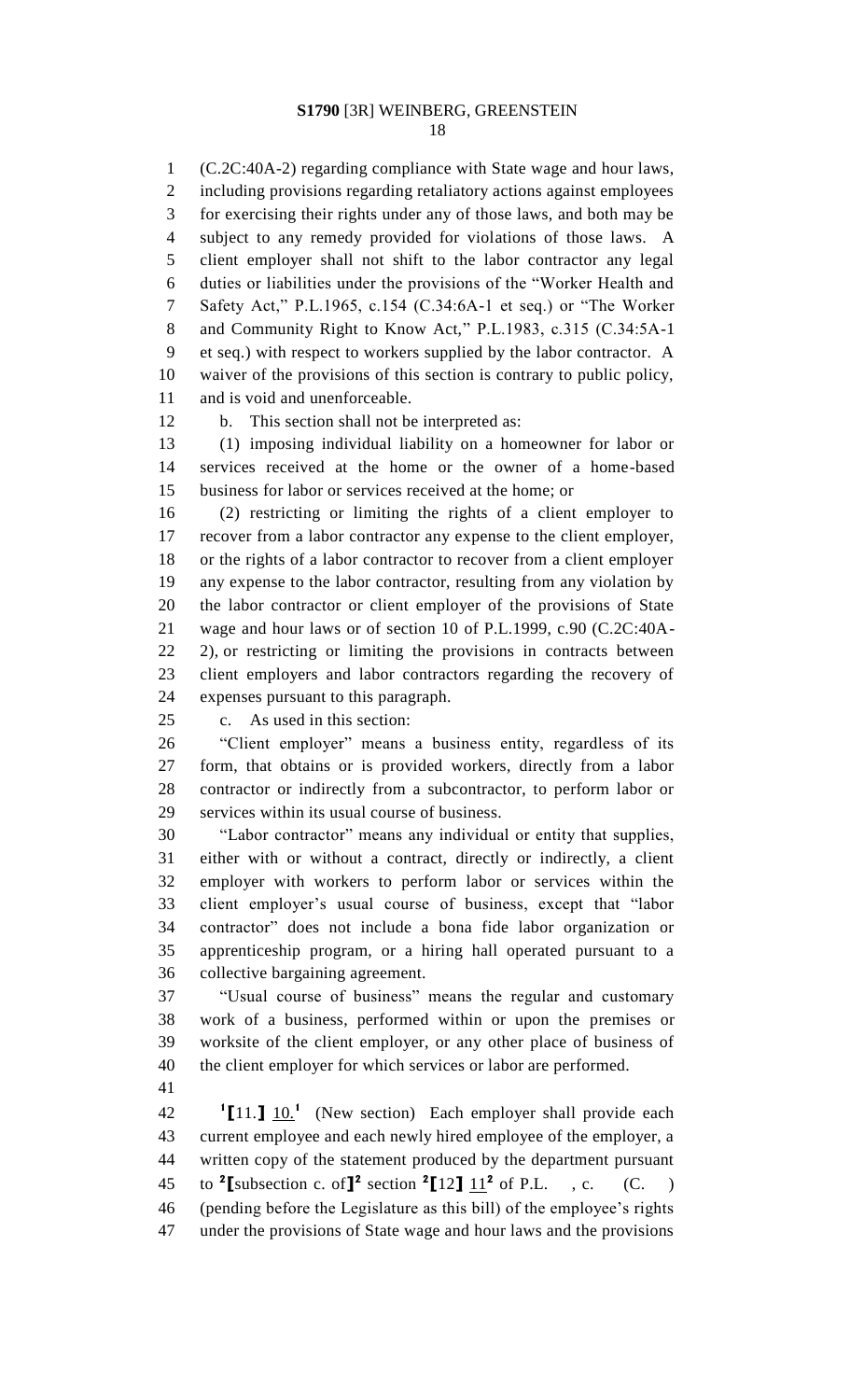of section 10 of P.L.1999, c.90 (C.2C:40A-2), with an explanation

of how to file a claim or take an action pursuant to those laws.

 **[**12.**]** 11.**<sup>1</sup>** 4 (New section) The department, for the purpose of supporting the enforcement of the provisions of State wage and hour laws and the provisions of section 10 of P.L.1999, c.90 (C.2C:40A-2), **<sup>2</sup> [**shall:

a.**]** may**<sup>2</sup>** contract with community-based organizations and legal services organizations to disseminate information to day laborers, migrant laborers, temporary laborers, or any other type of employee concerning the protections afforded by State wage and hour laws 12 and section 10 of P.L.1999, c.90 (C.2C:40A-2), and the process by 13 which an individual may take actions under those laws<sup>2</sup>[;

 b. contract with community-based organizations and legal services organizations to investigate, prepare, and if necessary, represent employees in actions under State wage and hour laws or section 10 of P.L.1999, c.90 (C.2C:40A-2), including actions under those laws concerning retaliation against employees; and

19 c.**]** and shall<sup>2</sup> produce, and make available to the public on the 20 website of the department  $2_{\text{in}}$  printable form<sup>2</sup>, a statement of employee rights under the provisions of State wage and hour laws and the provisions of section 10 of P.L.1999, c.90 (C.2C:40A-2), with an explanation of how to file a claim or take an action pursuant to those laws.

 The contracts entered into between the department and community-based organizations and legal services organizations pursuant to this section shall require that the organizations make all services accessible to persons with limited English proficiency **[**and shall provide that, in any case in which the community-based or legal services organization assists or represents employees pursuant to subsection b. of this section, 50 percent of any fees or penalties collected by the department shall be paid to the organization for services provided pursuant to contracts entered into 34 pursuant to this section, and that 1. Any<sup>2</sup> payment <sup>2</sup> made to an 35 organization under a contract<sup>2</sup> shall be regarded as an enforcement and administrative cost of the Division of Workplace Standards of the department.

 The department, and any community-based organization or legal services organization contracting with the department pursuant to this section, shall provide any individual seeking assistance to file a complaint or take an action regarding unpaid wages with a description of all of the applicable remedies available to the individual under State wage and hour laws and section 10 of P.L.1999, c.90 (C.2C:40A-2), including the individual's right to obtain liquidated damages, and that that right to damages is waived if the individual agrees to accept payment of the unpaid wages supervised by the commissioner.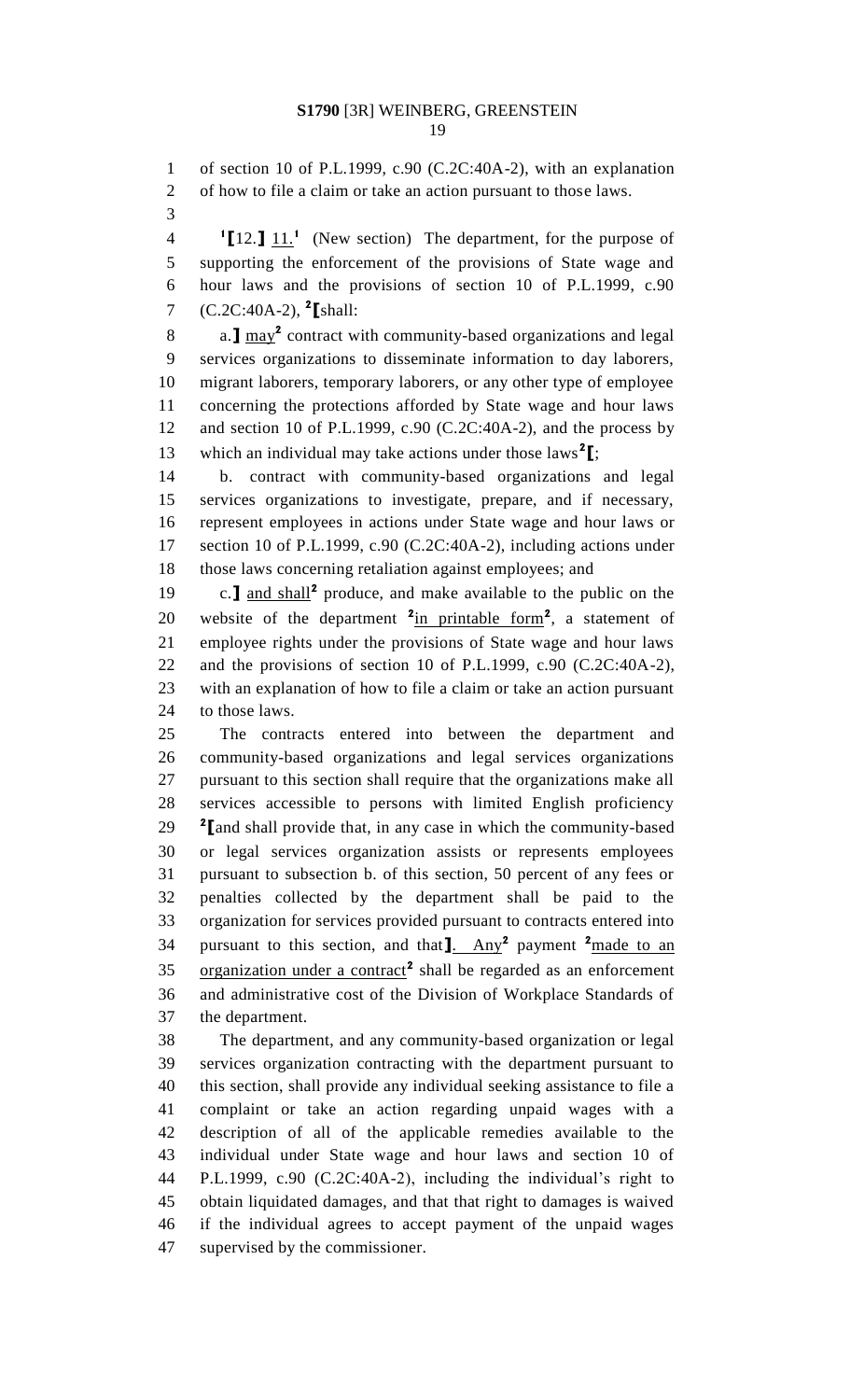**l 1 [13. ]**  $12.^1$  (New section) a. The commissioner, in consultation with the Administrative Director of the Courts and the Attorney General, shall compile and prominently place on a website, maintained by the department and available to the public, an annual report evaluating the effectiveness and efficiency of the enforcement and administration of wage claims and wage collections. The report shall include, but not be limited to:

 (1) the number of complaints, investigations, prosecutions, dispositions, and business license suspensions and revocations, the number and amount of penalties, the amount of wages recovered, and the number of workers effected;

 (2) an enumeration and description of all community-based and legal services organizations contracted by the department to support the enforcement; and

 (3) recommendations for strengthening the implementation and 16 enforcement of P.L., c. (C.) (pending before the Legislature as this bill).

 b. The commissioner, in consultation with the Administrative Director of the Courts and the Attorney General, shall compile and prominently place on a website, maintained by the department and available to the public, the following information regarding each wage claim in which an employer was found to have been in violation of one or more State wage and hour laws in a final determination by the commissioner or a judgement of a court made during the preceding period of not less than 12 months:

26 (1) the name and address of the employer;

 (2) the nature of the claim, including whether it is a claim for one or more of the following: unpaid wages; failure to pay the minimum wage; failure to pay required overtime; or retaliation against an employee in connection with State wage and hour laws;

 (3) the number of affected employees, and the amount of wages found owed; and

 (4) any findings, penalties, and business license suspensions or revocations that resulted from the wage claim.

 The information on a claim shall be placed on the website not more than 30 days after the final determination or judgement is made.

 2 13. (New section) a. A person commits the crime of pattern of wage nonpayment if the person knowingly commits an act that violates the provisions of N.J.S.2C:40A-2, N.J.S.2C:20-2 if the property stolen consists of compensation the employer failed to provide to an employee as required under the provisions of any State wage and hour law as defined in R.S.34:11-57, subsection a. of section 10 of P.L.1965, c.173 (C.34:11-4.10), or subsection a. of section 25 of P.L.1966, c.113 (C.34:11-56a24), if the person has, on two or more prior occasions, been convicted of a violation of the provisions of any of those laws. It shall not be a defense that the